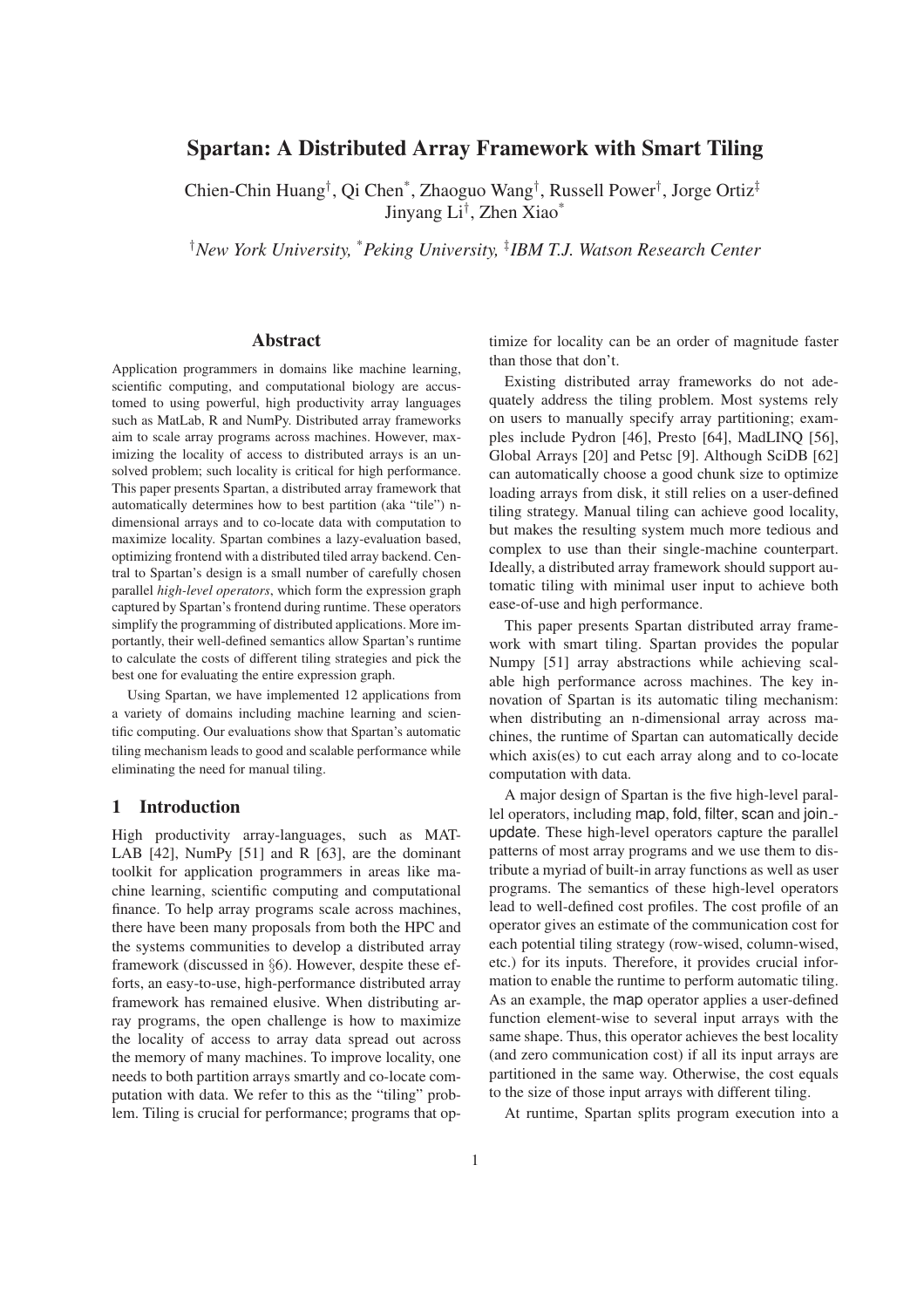series of frontend and backend steps. On the client machine, the frontend first turns a user program into an expression graph of high-level operators via lazy evaluation. It then runs a greedy search algorithm to find a good tiling for each node in the expression graph to reduce the overall communication cost. Finally, the frontend gives the tiled expression graph to the backend for execution. The backend creates distributed arrays according to the assigned tiling and evaluates each operator by scheduling parallel tasks among a collection of workers.

Spartan's automatic tiling is not without limitations. First, Spartan only aims to minimize network communication and does not consider other performance limiting factors such as how tiling impacts each machine's cache locality. Second, the default cost profile for join update is not precise in some circumstances and require additional hints from users. While this imposes additional work from users, we have found the efforts to be reasonably low in practice. Third, the greedy search algorithm does not guarantee optimal tiling because the underlying optimization problem is NP-complete.

We have built Spartan to provide similar user interfaces as NumPy. It currently implements 50+ common Numpy functions. We have developed 12 applications on top of Spartan. All of them are simple to write using builtins or Spartan's high-level operators. Evaluations on a local cluster and the Amazon EC2 show that Spartan tiling algorithm can automatically find good tiling for arrays and achieve good scalability. Compared to an existing in-memory distributed array framework, Presto, Spartan applications achieve a speedup of 1.7×.

## 2 Automatic Tiling Overview

The Setup. The Spartan system is comprised of many worker machines in a high speed cluster. Spartan partitions each global array into several tiles (sub-arrays) and distributes each one to a potentially different worker. We refer to the partitioning strategy as tiling. There are several ways to "tile" an array. For example, Fig. 1 shows the three tiling choices for a 2D array (aka matrix).

In Spartan, an array is created by loading data from an external storage or as a result of some computation. Spartan decides the tiling choice for the array at its creation time. What is a good tiling choice? We consider the best tiling as one that incurs the minimum communication cost when the array is used in a computation – workers fetch and write as few remote tiles as possible. In this section, we examine what affects good tiling and give an overview of Spartan's approach to automatic tiling.

#### 2.1 What Affects Good Tiling?

Several factors affect the tiling choice for an array. These include how the computation accesses the array, the runtime information of the array and how the array is used



Figure 1: Three tiling methods for 2-dimensional arrays.



Figure 2: Two ways to implement matrix multiplication X·Y=Z, aka dot operation. Gray areas denote data read or updated by a single worker. In (a), each worker reads the entirety of Y across the network and performs local writes. Its per-worker communication cost is  $k * m$ . In (b), each worker performs local fetches and sends updates of size  $n * m$  over the network. The per-worker communication cost is  $n * m$ .

across the program. Below, we illustrate how each of the factors affects tiling using concrete examples.

1) The access pattern of an array. Array computation tends to read or update an array along some particular axis. This access information is crucial for determining a good tiling. Fig. 2(a) shows the access pattern of a common implementation of matrix multiplication (aka dot). When computing  $X \cdot Y = Z$ , this implementation launches  $p$  parallel tasks each of which reads  $X$  row-wise and reads the entirety of  $Y$ . The task then performs a local dot and sends the result row-size to create Z. Consequently, it is best to tile both  $X$  and  $Z$  row-wise (it does not matter how  $Y$  is tiled). Other ways of tiling incur extra communication cost for fetching  $X$  and updating  $Z$ .

2) The shape and size of an array. The access pattern of an array often depends on the array's shape and size. Therefore, such runtime information affects the array's tiling choice. In addition to Fig. 2(a), there exists an alternative implementation of dot, shown as Fig. 2(b). In this alternative implementation, each of the  $p$  parallel tasks reads  $X$  column-wise and  $Y$  row-wise to perform a local matrix multiplication and update the entirety of Z. The final  $Z$  is created by aggregating updates from all  $p$ tasks. Consequently, it is best to tile  $X$  column-wise and Y row-wise.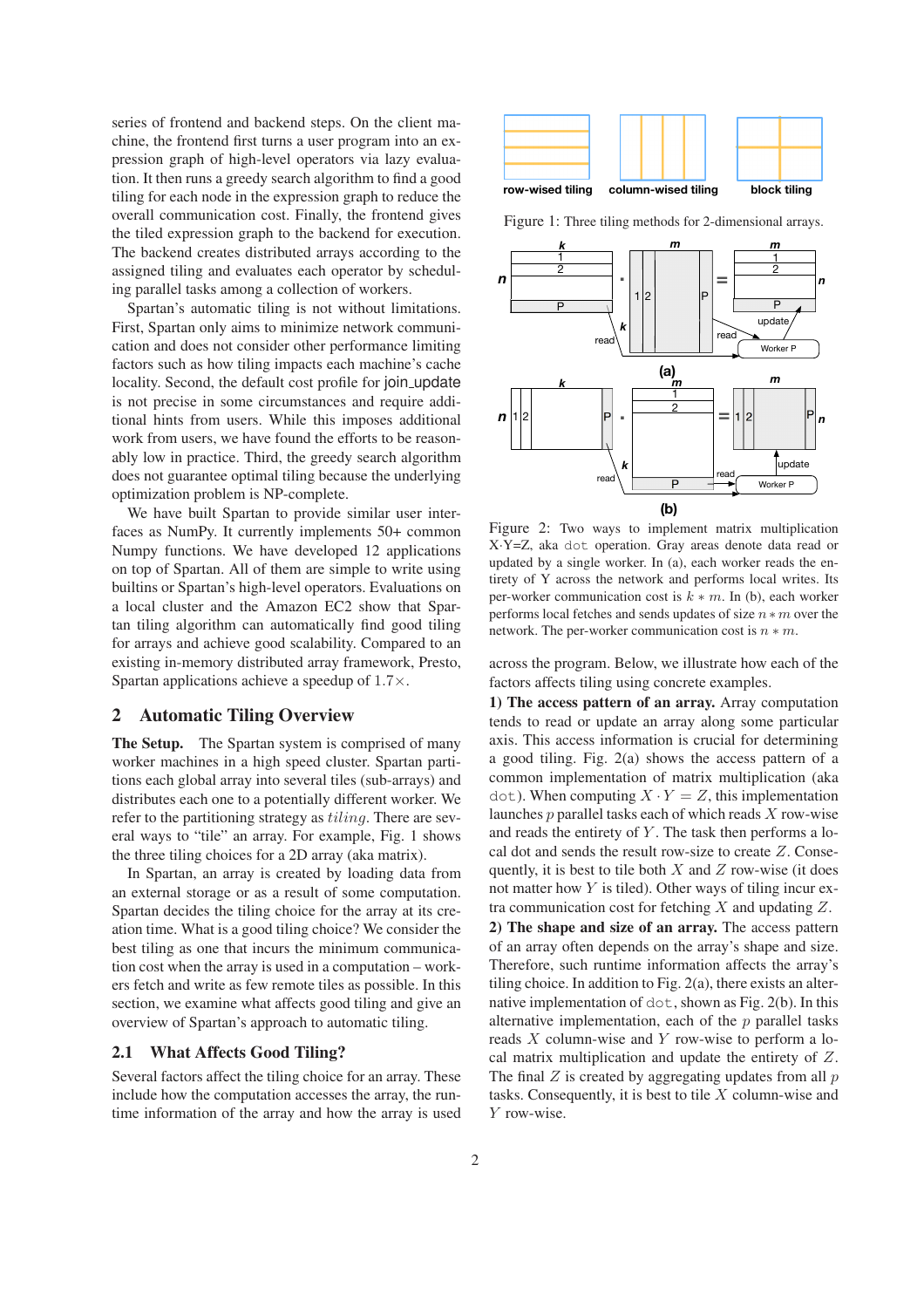Whether to use Fig. 2(a) or Fig. 2(b) to compute  $X \cdot$  $Y = Z$  is a runtime choice that depends on the array shapes. Suppose X is an  $n \times k$  matrix and Y is a  $k \times m$ matrix. Fig. 2(a) has a per task communication cost of  $k * m$ . This is because each task needs to fetch the entire Y across the network and can be scheduled to co-locate with the tile of  $X$  that it intends to read. By contrast, Fig. 2(b) has a per task communication cost of  $n * m$ . This is because each task needs to send its update of Z over the network and can be scheduled to co-locate with the tiles of  $X$  and  $Y$  that it intends to read. Therefore, the best tiling choice depends on the shape of X. If  $n > k$ , the cost of Fig. 2(a) is lower and the system computes  $dot$  using (a) whose preferred tiling for  $X$  is columnwise. If  $n < k$ , the cost of Fig. 2(b) is lower and the system computes dot using (b) whose preferred tiling for  $X$  is row-wise.

```
1 func ALS(A):
 2 '''
3 Alternating Least Squares
4 Input: A is a n*k user-movie rating matrix.
      5 Output: U and M are factor matrices.
6 '''
7 for i from 1 to max_iter<br>8 II = CalculateHearsFa
          U = CalculateUsersFactor(A, M)9 M = \text{CalculateMoviesFactor}(A, U)<br>10 endfor
      endfor
11 return U, M
```
Figure 3: Pseudocode of Alternating Least Squares.

3) How an array is used throughout the program. An array can be read by multiple expressions. If these expressions access the array differently, we can reduce communication cost by creating multiple tilings for the array. In order to learn of an array's usage, the system cannot simply handle one expression at a time, but must "look ahead" in execution when determining an array's tiling. Consider the Alternating Least Squares (ALS) computation shown in Fig. 3. ALS solves the collaborative filtering problem by decomposing the given useritem rating matrix. Consider a movie recommendation system under ALS that makes use of two parameters: users and movies. In each iteration, ALS calculates the factor for each user, based on the rating matrix, A, and a movie factor matrix (line 5 in Fig. 3). Then, it calculates the factor for each movie based on the rating matrix, A, and users factor matrix (line 6 in Fig. 3). Thus, ALS needs to access A along both row (users) and column (movies) in one single iteration. If the system decides on A's tiling by line 8 only, it would tile A row-wise. Later, at line 9, the system incurs communication cost when reading A column-wise. This is far from optimal. If we unroll the for loop and look at all the expressions together, we can see that  $A$  is accessed by two expressions several times (max iterations). Thus, the best tiling is to duplicate A and tile one along row and another along



Figure 4: The layered design of Spartan. The frontend builds an expression graph and optimizes it. The backend executes the optimized graph on a cluster of machines. Each worker (3 workers in this figure) owns a portion of the global array.

column.

#### 2.2 Our Approach and Spartan Overview

Like NumPy and other popular array languages, users write applications in Spartan using a large number of built-in functions and array primitives (e.g. +,\*,dot, mean, etc.). Spartan implements its built-in functions using a small number of *high-level parallel operators*. The high-level operators encapsulate common parallel patterns and can efficiently express most types of computation. Users may also directly program using these highlevel operators if their computation cannot be expressed by existing builtins.

Spartan uses a layered approach which splits the execution into frontend and backend steps, shown in Fig. 4. The frontend, running on a client machine, captures user code and turns it into an expression graph whose nodes correspond to the high-level operators. Next, the frontend runs a tiling optimizer to determine good tiling for each node in the expression graph. Finally, the frontend sends the tiled expression graph to the backend. The backend provides high performance distributed implementations of high-level operators. For each operator, it schedules a collection of tasks running on many compute machines. The tasks create, fetch and update distributed in-memory arrays based on the tiling hint determined by the optimizer.

Spartan's high-level operators and its layered design help collect the necessary information for automatic tiling. First, by expressing various types of computation in a small set of high-level operators, the data access pattern is made explicit for analysis (§2.1 (1)). Second, the frontend dynamically captures the expression graph with runtime information about the shape of input and intermediate arrays  $(\S2.1 \ (2))$ . Third, the expression graph represents a large execution context, thereby allowing the frontend to understand how an array is used by multiple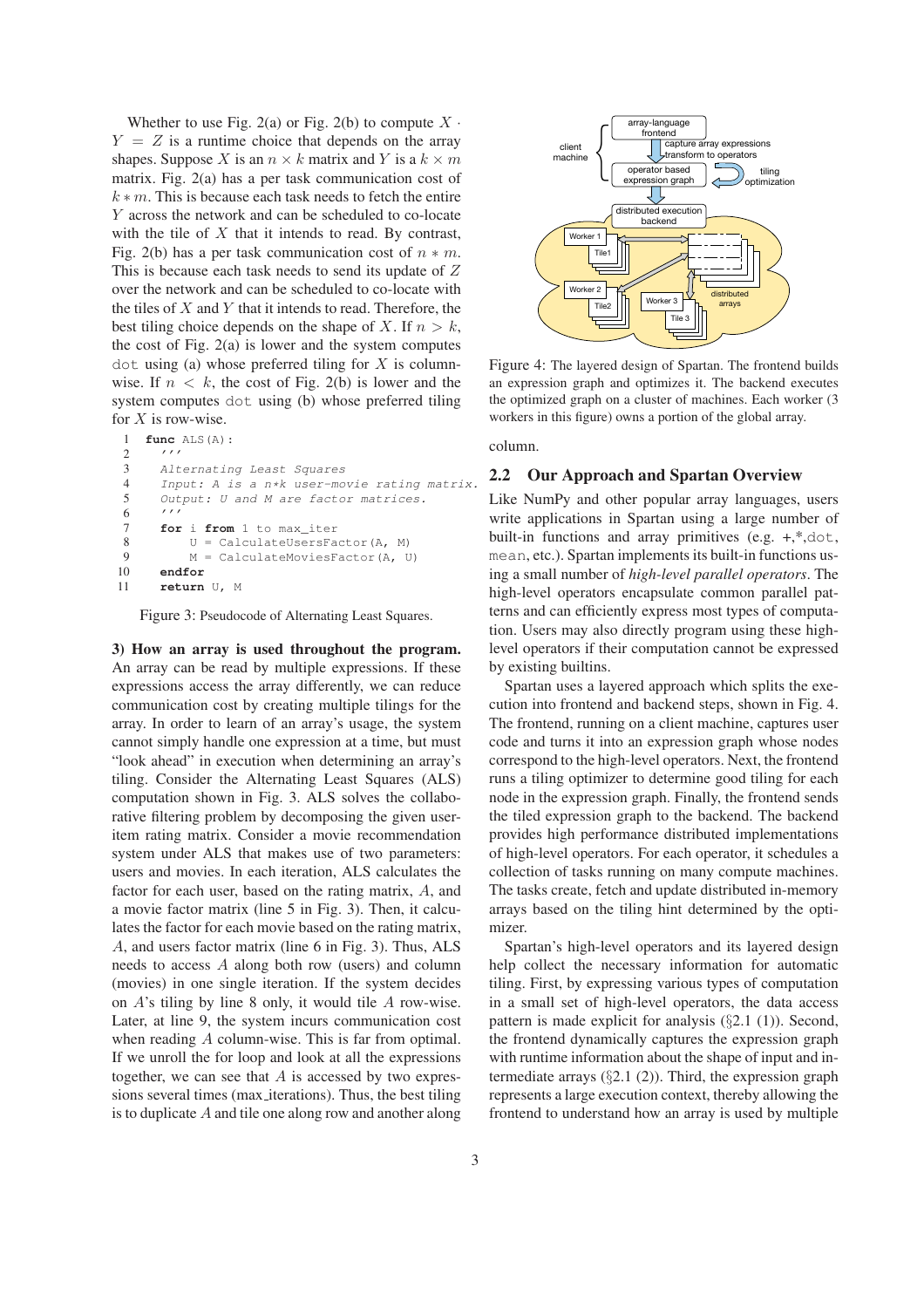expressions. This is crucial for good tiling  $(\S 2.1 \text{ } (3))$ .

# 3 Smart Tiling with High-level Operators

This section describes the design of Spartan, focusing on those parts crucial for automatic tiling. Specifically, we discuss high-level operators (§3.1), how Spartan's frontend turns an array program into a series of expression graphs  $(\S3.2)$ , the basic tiling algorithm  $(\S3.3)$  and additional optimizations (§3.4).

## 3.1 High-level Operators

A high-level operator in Spartan is a parallel computation that can be parameterized by some user-defined function <sup>1</sup>. The operators are "functional" in nature: they take arrays or views of arrays as input and generate a new one without modifying existing arrays in place. Spartan supports views of arrays like NumPy. A view is an interface that allows users to manipulate arrays (e.g., swapping axes, slicing) without copying data. When reading a tile of a view, Spartan translates the shape and location from the view to those of the underlying array to fetch data.

High-level operators are crucial to Spartan's smart tiling, but what operators should we use? There are two considerations in choosing them. First, each operator should capture a general parallel pattern that can be used to implement many builtins. Second, each operator should have restricted semantics that correspond to a well-defined cost profile for different ways of tiling its input and output. This enables the captured expression graph to be analyzed to identify good tiling choices.

Spartan's current collection of five high-level operators is the result of many design iterations based on our experience of building various applications and builtins. Below, we describe each operator in turn and also discuss its (communication) cost w.r.t. different tiling choices.

• D=map( $f_{map}, S_1, S_2, \ldots$ ) applies function  $f_{map}$ in parallel tile-wise over input arrays,  $S_1, S_2, \ldots$ , and generates output array  $D$  with the same shape. The total cost is zero if all inputs have the same tiling. Otherwise, the cost is the total size of all input arrays whose tiling differs from  $S_1$ .

As an example usage of map, Fig. 5(line 4–7) shows the implementation of Spartan's built-in array addition function which simply uses map with  $f_{map}$  as Numpy's addition function.

• D=filter( $f_{pred}$ , S) creates a view of S that excludes elements that do not satisfy the given predicate  $f_{pred}$ . Alternatively, filter can take a boolean array in place of  $f_{pred}$ . Since filter creates a view without copying actual data, the cost is zero.

- D=fold( $f_{accum}$ ,  $S, axis$ ) aggregates input array S using the commutative and associate function  $f_{accum}$  along the  $axis$  dimension. For example, if S is a  $m \times n$  matrix, then folding it along axis=0 creates a vector of  $n$  elements. Spartan performs the underlying folding in parallel using up to  $m$  tasks. The cost of fold is zero if  $S$  is tiled along the  $axis$ dimension, otherwise, the cost is  $S.size$ .
- $D = \text{scan}(f_{accum}, S, axis)$  computes cumulative aggregates using  $f_{accum}$  over the  $axis$  dimension of S. Unlike fold, its output  $D$  has the same shape as the input. The cost profile of scan is the same as fold.
- D=join\_update $(f_{join}, f_{accum}, S_1, S_2, \ldots, axis_1,$  $axis_2, \ldots, output\_shape)$  is more complex than previous operators. This operator treats each input array  $S_i$  as a group of tiles along the  $axis_i$ , The shapes of the input arrays must satisfy the requirement that they have the same number of tiles along their respective  $axis_i$ . Spartan joins each tile among different groups and applies  $f_{ioin}$ in parallel. Function  $f_{join}$  generates some update to be written to output  $D$  at a specified location. Multiple workers running  $f_{join}$  may concurrently update to the same location of  $D$ ; such conflicts are automatically resolved by applying  $f_{accum.}$

As an example of join update, consider the matrix multiplication implementation in Fig. 2(b), where  $S_1$  is a  $n \times k$  matrix and  $S_2$  is a  $k \times m$  matrix. Fig. 5 (lines 20–22) uses join update which divides  $S_1$  into k column vectors and  $S_2$  into k row vectors. The  $f_{join}$  (aka dot\_udf) is called in parallel for each column vector of  $S_1$  joined with the corresponding row vector of  $S_2$ . It performs a local dot product of the joined column and row to generate an  $n \times m$  output tile. All updates are aggregated together using the addition accumulator to create the final output.

A special case of join update is when some input array  $S_i$  has  $axis_i = -1$ . In this case, the entire array  $S_i$  will be joined with each tile of other input arrays. Fig. 5 (lines 23-25) uses this special case of join update to realize the alternative matrix implementation of Fig. 2(a).

The cost of join update consists of two parts, 1) the cost to read the input arrays. 2) the cost of updating the output array. If an input array  $S_i$  is partitioned along  $axis_i$ , the input cost for  $S_i$  is zero, otherwise, the cost is  $S_i.size$ . Since the size and shape of output array created by  $f_{ioin}$  is unknown to Spartan, it assumes a default update cost, D.size.

In addition to the five high-level operators, Spartan also provides several primitives to create distributed arrays or views of arrays.

<sup>&</sup>lt;sup>1</sup>The user-defined function must be free of side-effects and deterministic.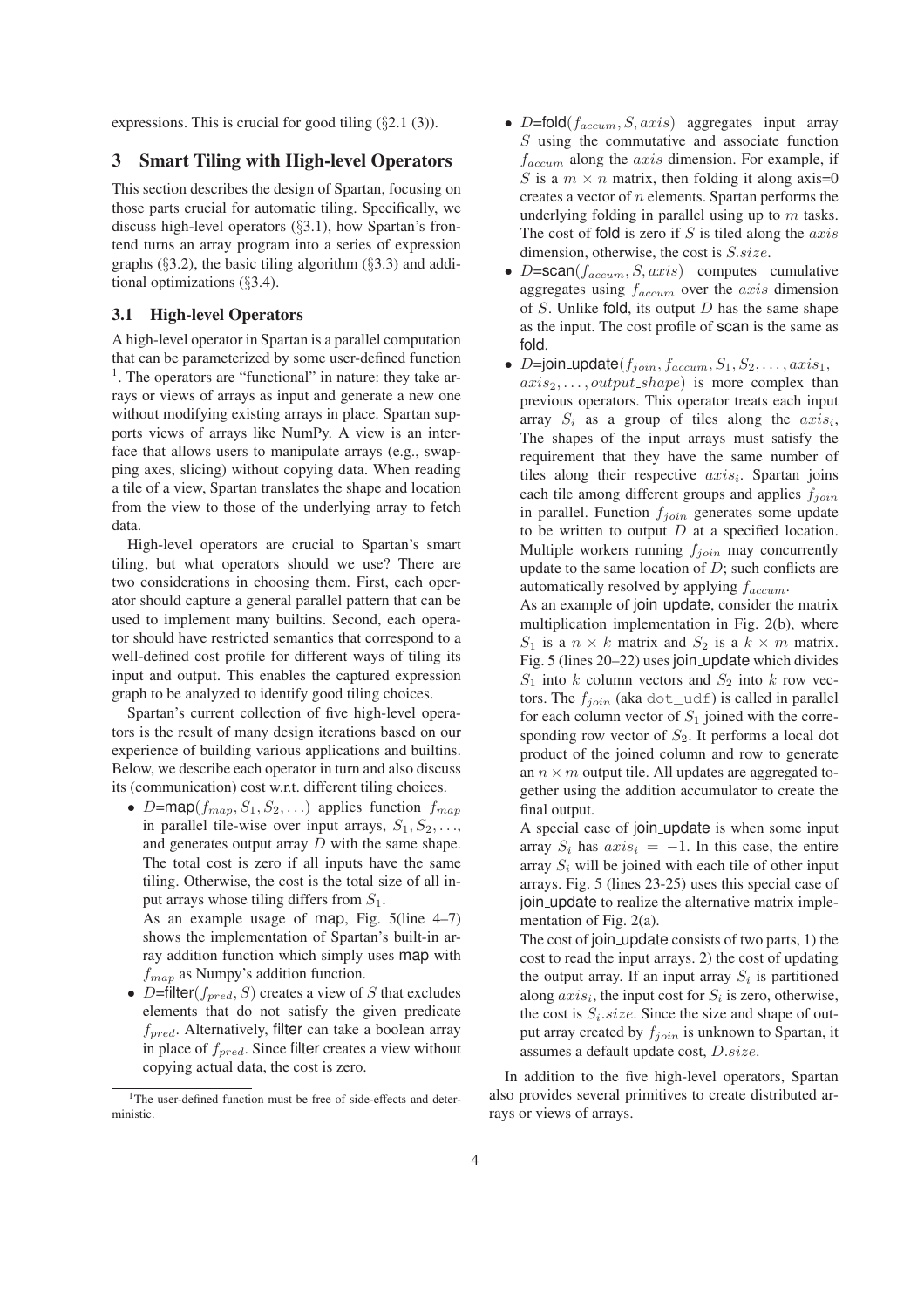- D=newarray(shape, init\_method) creates a distributed array with a given shape. The array can be initialized in several ways, 1) by loading data from an external storage, 2) by some computation, e.g. random, zeros.
- D=slice(S, region) creates a view over a specified region in array S. The region descriptor specifies the start and end of the sliced region along each dimension.
- D=swapaxis $(S, axis_1, axis_2)$  creates a view of array S by swapping the axes  $axis_1$  and  $axis_2$ . The commonly used built-in transpose function is implemented using this operator. The output view D has a different tiling from  $S$ . For example, if  $S$  is a column-tiled matrix, then  $D = swapaxis(S, 0, 1)$ is effectively a row-tiled matrix.

There is no cost for newarray, newarray and swapaxis (the cost of newarray reading from an external storage is unrelated to tiling).

```
1 import numpy
     import spartan
 \frac{3}{4}4 # Spartan's parallel implementation of
        \epsilonlement-wise array addition
 6 def add(a, b):
           7 return spartan.map(a, b, f_map=numpy.add)
 8
9 # User-defined f_join function
10 def dot_udf(input_tiles):<br>11 output loc = spartan.lo
11 output_loc = spartan.location(0,0)<br>12 output_data = numpy.dot(input_tile
12 output_data = numpy.dot(input_tiles[0],<br>13 input tiles[1])
                                         input tiles[1])
14 return output loc, output data
\frac{15}{16}16 # Spartan's parallel implementation of
        matrix multiplied18 def dot(a, b):<br>19 if a shape[0]
19 if a.shape[0] <= a.shape[1]:<br>20 return spartan.join update
20 return spartan.join_update(S=(a, b),<br>21 axes=(1, 0), f_join=do
21 axes=(1, 0), f_join=dot_udf,
22 shape=..., f_accum=numpy.add)
21<br>
22<br>
23 else:<br>
24 ret<br>
25
           24 return spartan.join_update(S=(a, b),
                                                axes=(0, -1), ...)
```
Figure 5: Implementations of add and dot in Spartan.

Based on the high-level operators, Spartan supports 50+ Numpy builtins. Fig. 5 shows two implementations of Spartan's builtins, add and dot.

Although Spartan's map and fold resemble the "map" and "reduce" primitives in the MapReduce world [21, 1, 67, 29], they are more restrictive. Spartan only allows  $f_{map}$  to write a tile in the same location of the output array as its input tile location and not some arbitrary location. Similarly, fold can only reduce along some axis as opposed to over arbitrary keys in a key value collection. Such restriction is necessary for them to have a welldefined cost profile.

#### 3.2 Expression Graph Capture

During a user program's execution, Spartan's frontend captures array expressions via lazy evaluation and turns



Figure 7: The expression graph and its corresponding tiling graph for  $Z = X + Y - X \cdot Y$ .

them into a series of expression graphs [15, 4]. In an expression graph, each node corresponds to a high-level operator and an edge from one node to another shows the data dependency between them. Fig. 7(a) shows an example expression graph. Expression graphs are acyclic because Spartan's high-level operators create immutable arrays.

The frontend stops growing an expression graph only when forced: this occurs in a few situations: (1) when a variable is used to determine the control flow, (2) when a variable is used for program output, (3) when a user explicitly requests evaluation. The use of lazy evaluation leads to an implicit form of loop unrolling: as long as there is no data dependent control flow, expression graph will continue growing until pre-configured limits.

## 3.3 Graph-based Tiling Optimizer

Spartan supports "rectangular" tiles: an n-dimensional array can be partitioned along any one dimension (e.g. row-wise, column-wise), or partitioned along two or more dimensions (e.g. block-wise tiling). Some existing work [28] explored other possible shapes that are more efficient for its applications.

Given an expression graph of high-level operators, the goal of the tiling optimizer is to choose a tiling for each operator node to minimize the overall cost. This optimization problem is NP-Complete (See appendix §A). It is also not practical to find the best tiling via brute force since the expression graph can be very large. Therefore, we propose a graph-based approximation algorithm to identify a good tiling quickly.

The algorithm works in two stages. First, it constructs a tiling graph based on the expression graph and the cost profile of each operator. Next, it uses a greedy strategy to search for a low cost tiling combination.

1) Constructing the tiling graph. The goal of the tiling graph is to *expose the tiling choices and cost in the expression graph*. For each operator in the expression graph, the optimizer transforms it into a *node group*, i.e.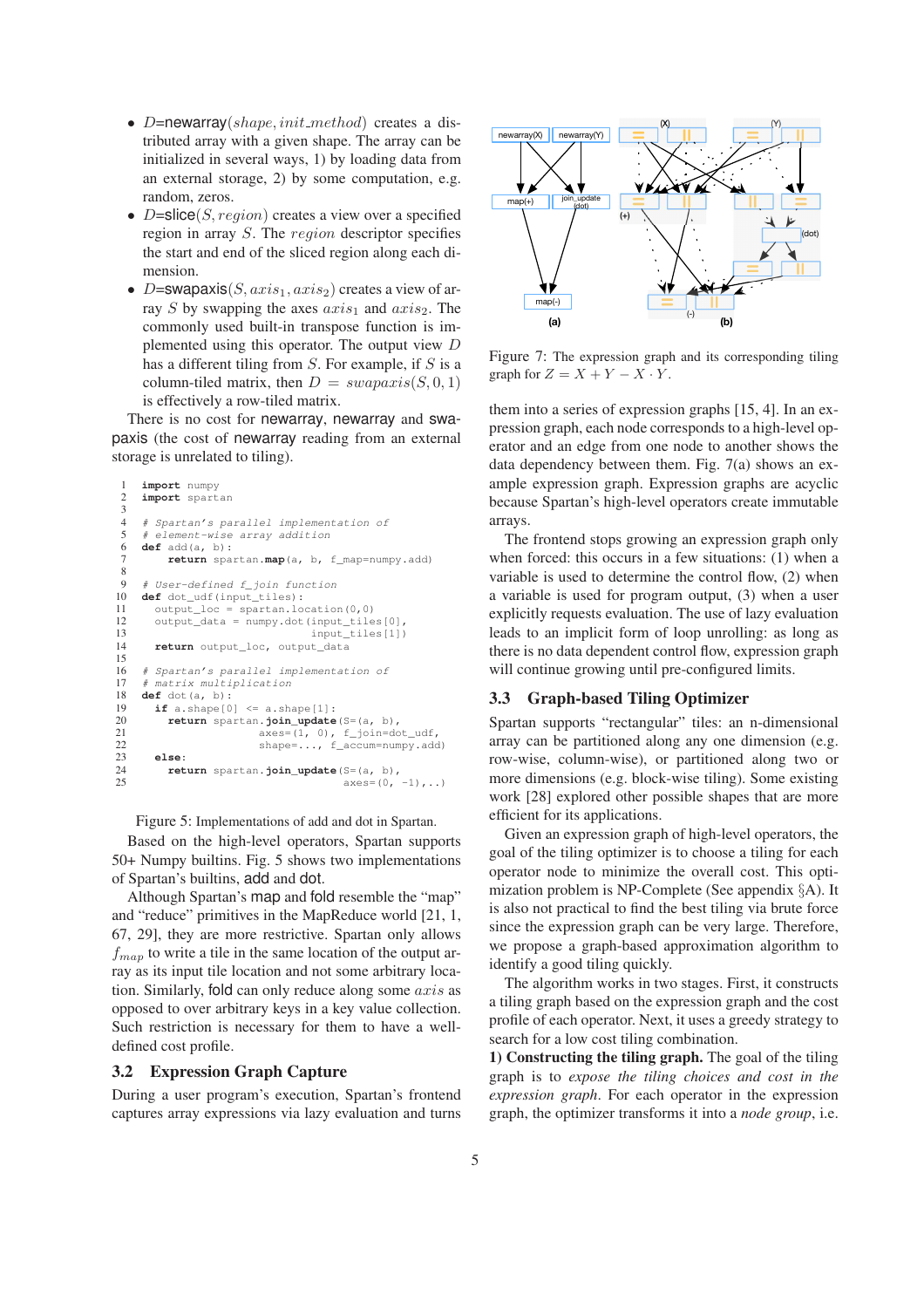

Figure 6: Two examples of building the tiling graph. (a) A plus expression,  $(S1 + S2)$ , implemented by map operator (b) A dot expression, dot(S1, S2), implemented by join update operator.

a cluster of several tiling nodes, each representing a specific choice to tile the operator's output or intermediate steps. The weight of each edge that connects two tiling nodes represents the underlying cost if the two operators are tiled according to the tiling nodes.

Fig. 6 shows how a map operator, corresponding to  $D = S_1 + S_2$ , is transformed. To keep the figure simple, we assume that all arrays are two dimensional with two tiling choices: row-based or column-based. And all dotted lines represent zero edge weights. As Fig. 6 shows, the map operator becomes two nodes in the tiling graph, each representing a different way to tile its output D. Similarly, each of the map operator's input arrays  $S_1$  and  $S<sub>2</sub>$  (which are likely outputs from the previous operators) also correspond to two nodes. For map, there is a welldefined way to label the weights among nodes, as illustrated in Fig. 6. For example, if  $S_2$  is tiled column-wise and  $D$  is tiled row-wise, the weight between the corresponding two nodes is  $S_2$  size because workers have to read  $S_2$  across the network to perform the map. fold and scan are treated similarly as map, but with edge weights labeled according to their own tiling cost profiles.

Next, we discuss the transformation of join update. For this operator, we use some intermediate tiling nodes  $(a_1, a_2, \ldots)$  in Fig. 6(b)) to represent the reading cost during the join. A placeholder node is used to represent the join stage. We use another set of tiling nodes  $(n1, n2)$  in Fig. 6(b)) to capture the update cost to the output array. Unfortunately, Spartan can not know the precise update cost of join update without executing the user-defined  $f_{ioin}$  function. Thus, we provide a default update cost according to the common update cost pattern observed in the applications implemented by join update. If join -update is performed within a loop, the optimizer can adjust the edge cost of the tiling graph according to the actual cost observed during the previous execution of the join\_update.

Fig. 6(b) shows the tiling graph used for the matrix multiplication function implemented in join update. This implementation corresponds to the data access pattern shown in Fig. 2(b). As shown in Fig. 5, the join axes for the first and second arrays are column and row respectively. The edge weight for  $S_i$  is 0 if it matches the join axis and is  $S_i.size$  otherwise. The cost is  $S_i.size$  is because each worker needs to update the entirety of the result matrix. The edge weights for  $n_1$  and  $n_2$  are both  $p * output.shape.$ 

Fig. 7 gives an example showing a specific array execution  $(Z = X + Y - X \cdot Y)$  and its corresponding expression graph and tiling graph. We omitted the details of other edge weights to keep the graph readable.

2) Searching for a good tiling. Deciding a tiling choice for an operator corresponds to picking one node among the corresponding node group in the underlying tiling graph and different combinations of tiling nodes pose different costs. As a result, the next step for the tiling optimizer is to analyze the tiling graph and find a combination of tiling choices that minimizes the overall cost. The tiling optimizer adopts a greedy search algorithm. The heuristic is to decide the tiling for the node group with the maximum connectivity first. Here, connectivity of a node group is the number of its adjacent node groups. When deciding a tiling for a node group  $X$ , the algorithm chooses the one resulting in the minimum cost for  $X$ . Why does this heuristic work? The cost of a tiling for an operator depends on the tiling choices of its adjacent operators. Thus, an operator with more adjacent operators has a higher impact on overall cost. Consequently, the algorithm should first minimize the cost of node groups with higher connectivity<sup>2</sup>.

Fig. 8 shows the pseudo code for the tiling algorithm. Given a tiling graph  $G$ , the algorithm processes node groups in the order of edge connectivity (Line 19–20). For each node group  $(x \text{ in Line } 20)$ , the algorithm calculates the cost of each tiling node and chooses the tiling

<sup>2</sup>Another natural heuristic is to search the node group with largest array size first. Unfortunately, this algorithm does not perform well according to our experiments.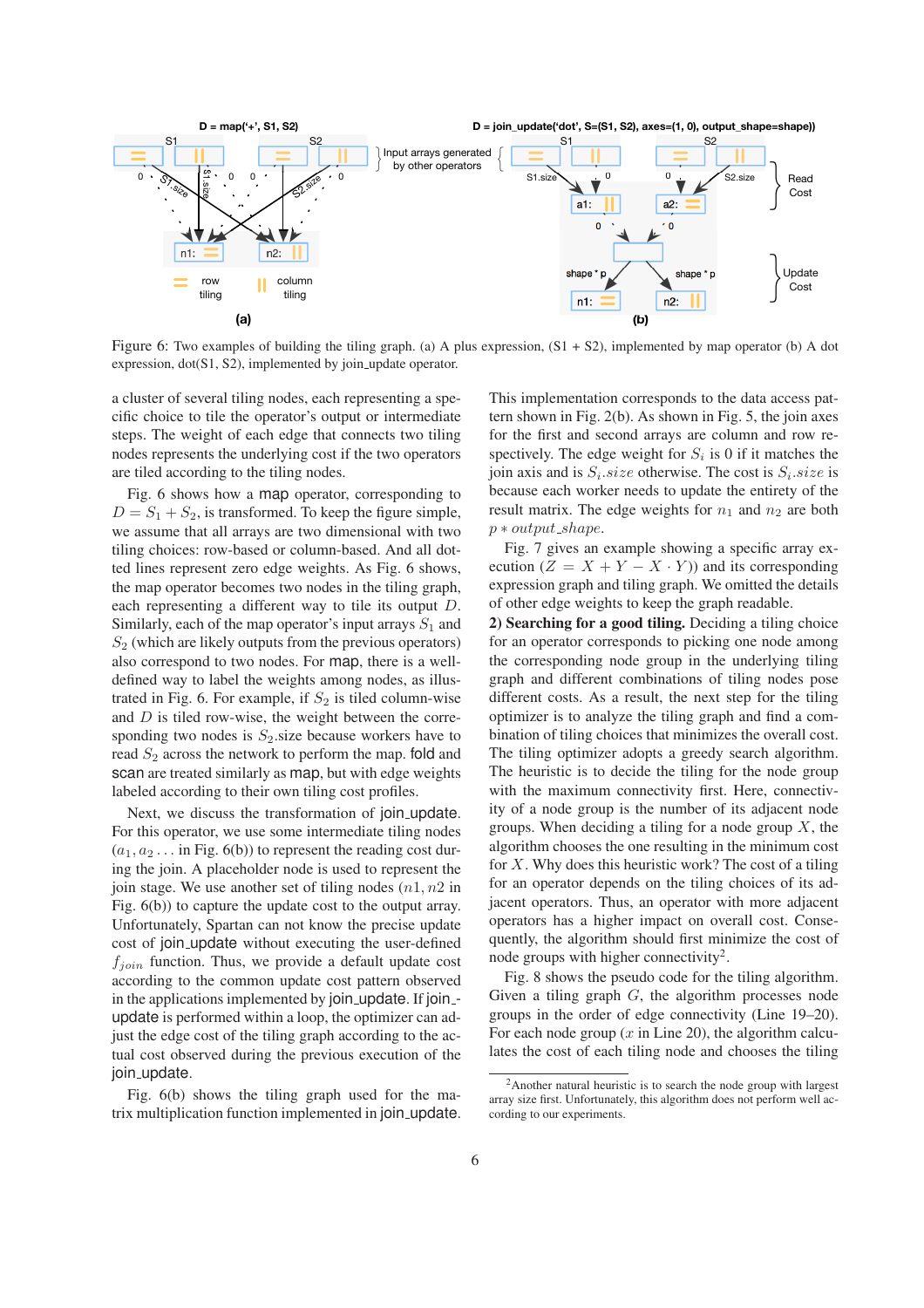node with the minimum cost (Line 23–29). After deciding the good tiling  $(x.\text{chosen} T \text{iling}$  in Line 30) for node group  $x$ , the algorithm removes all edges connected to all other tiling nodes (Line 32). This implies that the algorithm can't freely choose tiling for adjacent node groups of x any more – it must consider the chosen tiling of x.

 $FindCost$  obtains the cost of a tiling node (T in Line 1) by calculating the sum of the minimum edge weight between each adjacent node group and  $T$  (Line 4–14). If the adjacent node group is a view operator such as swapaxis, its tiling node will be decided by  $T$ . To get accurate cost affected by  $T$ , the algorithm should also consider the adjacent node groups for its view operators. As a result,  $FindCost$  recursively finds the cost of the view node group (Line 5–6). The result corresponds to the best possible cost for tiling node T.

The complexity of the tiling algorithm is  $O(E*N)$ where  $E$  is the number of edges in the tiling graph and N is the number of node groups. It is not guaranteed to find the optimal tiling. However, we find that the greedy strategy works well in practice (§5).

```
1 func FindCost(NodeGroup G, TileNode T)<br>2 # Find the cost for tiling node T of
 2 # Find the cost for tiling node T of G
 3 \qquad \cosh = 0<br>4 foreach
 foreach NodeGroup g in G.connectedGroups():<br>
if IsView(a, G):
           5 if IsView(g, G):
 6 cost += FindCost(q, q.viewTileNode(T))
 7 else:
 8 edgeCost = INFINITY<br>9 foreach Edge e in \alpha9 foreach Edge e in g <-> T<br>10 edgeCost = min (edgeCost
10 edgeCost = min(edgeCost, e.cost)<br>11 andfor11 endfor
12 cost += edgeCost<br>13 endif
13 endif
14 endfor
        15 return cost
16
17 func FindTiling(TilingGraph G)
18 # Find good tiling for every operator in G.
19 GroupList = SortGroupByConnectivity(G)
20 foreach NodeGroup x in GroupList
21 minCost = INFINITY<br>22 goodTiling = NONE<br>23 foreach TileNode y
           22 goodTiling = NONE
23 foreach TileNode y in x<br>24 cost = FindCost (x, y)<br>25 if cost < minCost:
              cost = FindCost(x, y)25 if cost < minCost:<br>26 implement minCost = cost
26 minCost = cost<br>27 goodTiling = y
27 goodTiling = y<br>28 endif
28 endif<br>29 endfor<br>30 x.choser
           endfor
30 x \cdot \text{chosenTiling} = \text{goodTiling}<br>31 \# Other Group can only conn
           31 # Other Group can only connect to goodTiling.
32 x.removeAllConnectedEdgesExcept(goodTiling)<br>33 endfor
33 endfor
        34 return G
```
Figure 8: The maximum connectivity group first algorithm to find good tiling based on the tiling graph.

#### 3.4 Additional Tiling Optimizations

Duplication of arrays. As the ALS example in Fig 3 shows, some arrays may be accessed along different axes several times. To reduce communication, Spartan supports duplication of arrays and tiles each replica along different dimensions. To support duplication in the tiling

optimizer, we add a "duplication tile" node to each node group in the underlying tiling graph. As duplication of arrays increases memory consumption. Spartan allows users to specify the memory budget for duplicating arrays to limit memory usage. Whenever the optimizer chooses to "duplicate tile" which causes an operator's output to be duplicated, it deducts from the memory budget. The optimizer will not choose duplication tiling without enough memory budget.

Sparse arrays. Dense arrays and sparse arrays are different in several aspects. First, the size of a sparse array can't be known based on the shape. Smart tiling estimates the size by sampling before constructing the tiling graph. Second, the non-zero elements distribution of intermediate arrays may be different from those of the input arrays. Smart tiling addresses this problem by adjusting edge weights after executing operators. This technique is the same as how Spartan improves its initial imprecise cost estimate of join update with successive execution. Finally, the distribution of a sparse array can be skewed. Smart tiling can use fine-grained tiles to help backend to perform work stealing [55].

## 4 Implementation

Since NumPy is wildly popular in machine learning and scientific computing, our implementation goal is to replicate the "feel" of NumPy as much as possible. Our prototype currently supports 50+ most commonly used Numpy builtins.

The Spartan frontend, written in Python, captures expression graph and performs tiling optimization (§3). The Spartan backend, consists of one designated master and many worker processes on a cluster of machines. Below, we provide more details on the major backend components:

Execution engine. The backend provides efficient implementations of all high-level operators. Given an expression graph, the master is responsible for coordinating the execution of one node (a high-level operator) at a time. To execute a node, the master first creates an output array with the given tiling hint and then schedules a set of tasks to run user-defined parameter functions in parallel according to the data locality. Locality here means the task is executed on the worker that stores its input source tile. If the node corresponds to a join update, scan or fold, the backend also associates a user-defined accumulator function with the output array to aggregate updates from multiple workers.

User-defined parameter functions are written in Python NumPy and process one tile instead of one element at a time. Like MatLab, NumPy relies on high performance C-based linear algebra libraries like BLAS [35] or LAPACK [6]. As a result, the local execution of parameter functions in each worker is efficient.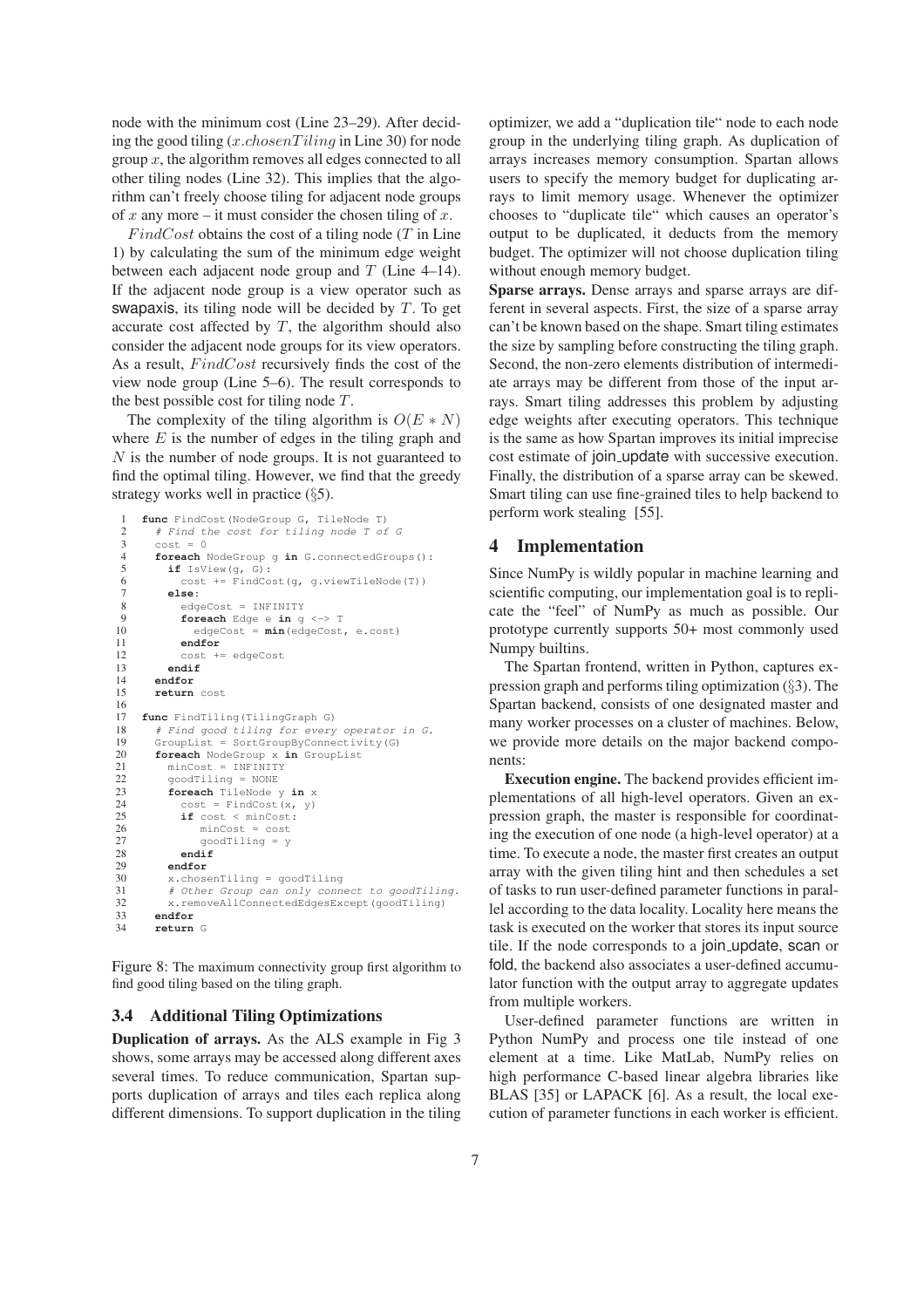Distributed, tiled arrays. Each distributed array is partitioned into a set of tiles according to its tiling hint and stored in workers' memory. To create an array, the master assigns each of its tile to a worker (e.g. in a roundrobin fashion) and distributes the tile-to-worker mapping to all workers so everybody can access remote tiles without consulting the master. If two arrays of the same shape have identical hints, the master ensures that tiles corresponding to the same region in both arrays are co-located in the memory of the same worker.

Fault tolerance. To recover from worker failure in the middle of a long computation, the backend checkpoints in-memory arrays to durable storage. Our implementation currently adopts the simplest design: after finishing an entire operator, the master periodically instructs all workers to save their tiles and also saves its own state.

# 5 Evaluation

In this section, we measured the performance of our smart tiling algorithm. We also evaluated the scalability of applications and compared against other open-source distributed array frameworks.

## 5.1 Experimental setup

We evaluated the performance of Spartan on both our local cluster as well as Amazon EC2. The local cluster is a heterogeneous setup consisting of eleven machines: 6 machines have 8-core AMD Opterons with 16GB of RAM, and 5 machines have 4-core Intel Xeons with 8GB of RAM. The machines are connected by gigabit Ethernet. For the EC2 experiments, we use 128 spot instances of the older generation m2.xlarge. Each of these instances has 17.1GB memory and 2 virtual CPUs. The network performance is rated as "moderate", which is approximately 300Mbps according to our measurements.

Unless otherwise mentioned, we ran multiple worker processes on each machine, one associated with each CPU core. We use 12 applications as our benchmarks. They include algorithms from machine learning, data mining and computational finance.

#### 5.2 Tiling

Smart Tiling Evaluation for Applications: We compared the running time of applications with the tiling generated by smart tiling against the best tiling – the tiling that incurs the minimum communication cost. The best tiling can be pre-calculated by using a brute-force algorithm to traverse the expression graph and search the minimum communication cost among all possible tiling choices. The experiment runs on 128 EC2 instances. Fig. 9 only shows 10 applications because the computational finance ones operate on one-dimensional arrays which can only be tiled along one axis. For applications which are not perfectly scalable such as ALS and Cholesky, we



Applications<br>Figure 9: Running time comparison between smart tiling and the best tiling for 10 applications.

set the sample sizes up to 10 million. For others, the sample sizes are up to 1 billion due to the memory limitation.

These applications show various kinds of tiling patterns. First, many applications contain expressions or operators that require runtime shape and axis information to best tile matrices, e.g. dot and join update. Smart tiling analyzes the runtime information and gives the best tiling for the applications such as row-wise tiling for Regression and block tiling for Cholesky decomposition. Second, some program flows pass the intermediate matrices to expressions that change the view of tiling, e.g. swapaxis. Smart tiling identifies the best tiling through the global view of computation. Example applications include SSVD and PCA. Finally, some applications, like ALS, access matrices along different axes several times. As described in §2.1, the best tiling for these applications is duplication tiling.

Fig. 9 shows that Spartan's smart tiling is able to give the best tiling and improve the performance for all applications. Note that the application running time of the best tiling and Spartan's smart tiling are not the same; sometimes Spartan's smart tiling even outperforms the best tiling. The difference is caused by the instability of Amazon EC2. Spartan's optimizer makes the same choices as the best tiling for all applications.

A bad tiling can result in huge network transmission. For instance, if the tiling of the input arrays for logistic regression is partitioning along the smaller dimension, workers need to remotely fetch the matrix which is more than 512GB in the evaluation (4GB network transmission per instance in one iteration which result in approximately an extra 110 seconds in our environment). Another interesting example is ALS. Simply row-wise or column-wise tiling can result in 40% performance degradation compared to duplication tiling. Moreover, the running speed of smart tiling is fast. For example, the bruteforce algorithm needs more than 500 seconds to analyze a 14-operators ALS while Spartan's smart tiling derives the same result in 0.06 seconds.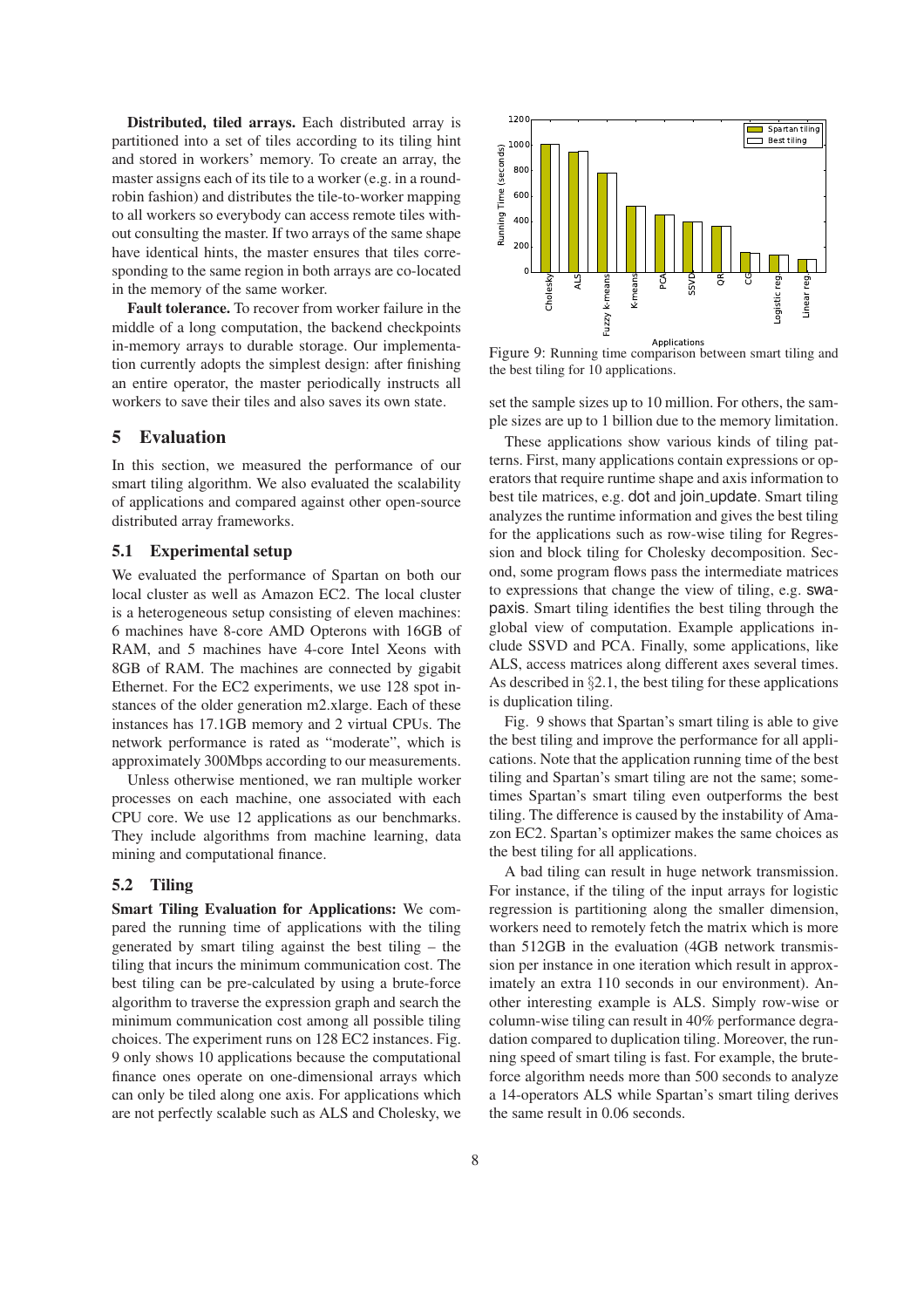

Figure 12: Fixed input size, varying number of workers. Normalized running time is calculated by dividing 8 worker running time on local cluster.



Figure 10: Network transmission cost comparison between smart tiling and the best tiling for 100 randomly generated programs. Sorted by network transmission for readability only (array sizes are randomly chosen from a set and there is no relation between experiment index and network transmission).

```
1 def sub_optimal_case_pattern(SIZE):
A = expr.random((SIZE, SIZE))<br>
B = expr.random((SIZE, SIZE))3 B = expr.rand((SIZE, SIZE))
4 C = A + B<br>5 D = expr.
5 D = \text{expr}.\text{transpose} (A) + \text{expr}.\text{transpose} (B)<br>6 E = C + D= C + D
```
Figure 11: An example that smart tiling gives sub-optimal tiling.

Smart Tiling Evaluation for Randomly Generated Programs: Although smart tiling gives the best tiling for applications we implemented, there is no guarantee that smart tiling performs well for various kinds of applications. Therefore, we examined the performance of smart tiling for randomly generated programs. Each array dimension is randomly chosen from 128K to 512K. These programs contain various numbers and types of operators Spartan has supported. The number of operators per program ranges from 2 to 15.

Fig. 10 shows the network transmission cost of 100 randomly generated programs with the tiling given by smart tiling and the best tiling. The result shows that Spartan's smart tiling can give the best tiling for most programs. It is also fast compared to the brute-force algorithm. For all programs, smart tiling needs less than 0.1 seconds while the brute-force algorithm spends 1900 seconds when the program contains 15 operators.

Fig. 11 shows the pattern residing in those programs that smart tiling gives sub-optimal tiling. The best tiling for Fig. 11 is to tile  $D$  column-wise and other operators row-wise. However, smart tiling inspects the tiling cost for  $C$  first and then for  $D$  because of the maximum connectivity. It finds that row-wise tiling costs zero for both operators. Therefore, smart tiling partitions both  $C$  and  $D$  row-wise and thus gives sub-optimal tiling due to the conflict views (caused by transpose) of C and D.

Although smart tiling cannot give the best tiling for these programs, this sub-optimal case rarely happens. Smart tiling produces a conflict view only when a program exhibits two patterns simultaneously: 1) Two operators have different views of tiling from the same input arrays. 2) Both operators have more connectivity than their input arrays. As Fig. 10 shows, only 5 out of 100 random generated programs satisfy both requirements. For three of them, the best tiling needs zero network transmission while the smart tiling needs around 0.01 GB network transmission. The number is not large because these expressions include fold which reduces the size of matrices. For the other two instances, the best tiling requires 1.3 GB but the smart tiling consumes 1.9GB and 2.6GB respectively.

#### 5.3 Scaling

We evaluated the scalability of all applications in two ways. First, the applications use fixed-size inputs and run across a varying number of workers. Second, the applications use inputs whose sizes are scaled linearly with the number of workers. All results are normalized by the 8 workers baseline cluster size to show the relative savings (comparing with 1 worker is not fair because there is no communication for only 1 worker). All inputs are synthetic data.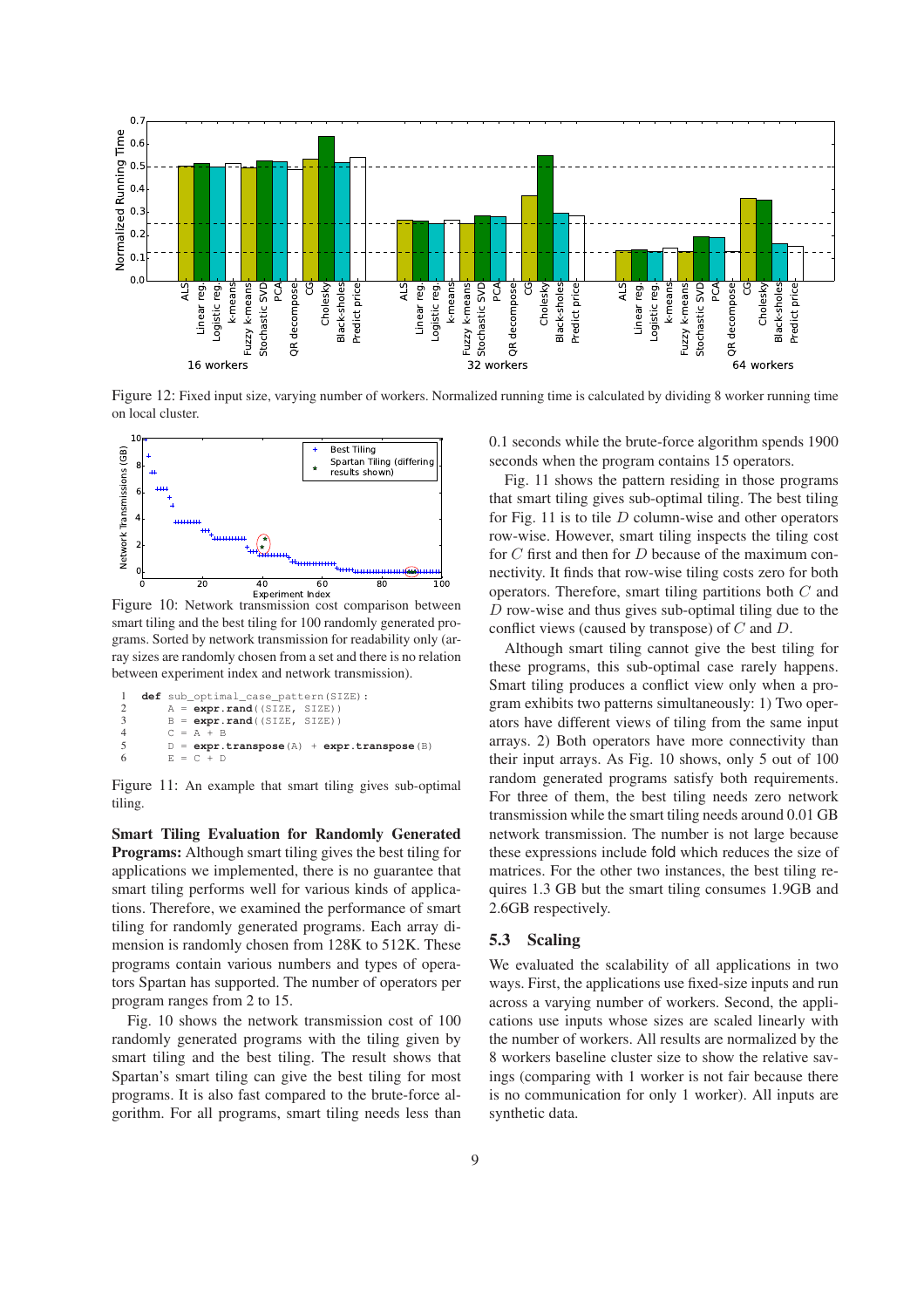

Figure 12: Scaling input size on local cluster.



Figure 13: Scaling input size on 128 instances EC2.

Fixed input size. Fig. 12 shows the running time of 12 applications on the local cluster. The number of workers used in the experiments increases from 8 to 64. The dotted lines corresponding to  $\frac{1}{2}$ ,  $\frac{1}{4}$  or  $\frac{1}{8}$  ratio represent the ideal scaling for 16, 32, and 64 workers.

The evaluation shows that the running time of many applications achieves perfect scaling. Some of them do not scale well due to the inefficiencies of the underlying algorithms. CG has many dependent folds that reduce to one value on one worker. Cholesky also has many dependent steps: the parallelism available in each step grows and shrinks, thus Cholesky cannot always utilize all workers.

Scaling input size. Fig. 12 shows the performance for 16 and 64 workers. Ideal scaling corresponds to a flat line of 1.0.To examine the scalability on a larger-scale system, we ran the experiment on EC2. Fig. 13 illustrates the experiment running up to 256 workers. The result is similar to that of Fig. 12 except for ALS. There are three matrices in ALS, rating matrix, sample matrix and item matrix. While Spartan's smart tiling can reduce the reading cost of rating matrix by duplication, ALS still needs to randomly fetch sample matrix and item matrix in each iteration and results in large communication. Thus, ALS is not scalable for large-scale datasets.

|              | Running Time (seconds) | Sample Size |
|--------------|------------------------|-------------|
| Spartan      | 523.95s                | 1 billion   |
| Presto       | 882.47s                | 1 billion   |
| <b>SciDB</b> | 2573.83s               | 10 million  |

Figure 14: K-Means performance comparison with Presto and SciDB on 128 instances EC2. The dataset for Spartan and Presto contains 1 billion points, 50 dimensions and 128 centers. The dataset for SciDB contains 10 million points.

### 5.4 Comparison with other systems

We compared the performance of Spartan's k-means with the implementation of Presto (also called Distributed R) and SciDB. The synthetic dataset contains 1 billion samples with 50 dimensions and 128 centers for Presto and Spartan while only 10 million samples for SciDB.

Fig. 14 shows that the performance of Spartan is 1.7x faster than Presto. Though both Spartan and Presto partition the arrays row-wise which is the best tiling, Presto requires users to explicitly assign the tiling while Spartan needs no user hints. Thus, the performance difference of Spartan and Presto comes from the backend library and implementation. We have verified this by running kmeans only on a single worker.

Unlike Spartan and Presto, SciDB is not an in-memory distributed system and thus has much slower performance. The basic partition unit in SciDB is a chunk. It is important for SciDB to select the correct chunk size to reduce disk I/O. However, in Spartan, we focus on how to reduce the network communication.

# 6 Related Work

There is much prior work in the area of distributed array framework design and optimization.

Compiler-assisted data distribution. Prior work in this space proposes static, compile-time techniques for analysis. The first set of techniques focuses on partitioning [28] and the latter set on data co-location [33, 53, 45]. Prior work also has examined nested loops with affine array subscript patterns, using different structures (vector [28], matrix [58] or reference [30]) to model memory access patterns or polyhedral model [40] to perform localization analysis. Since static analysis deals poorly with ambiguities in source code [7], recent work proposes profile-guided methods [18] and memorytracing [52] to capture memory access patterns. Simpler approaches focus on examining stencil code [52, 24, 26, 32, 25]. Spartan simplifies analysis significantly since high-level operator access patterns are well-defined.

Access patterns can be used to find a distribution of data that minimizes communication cost [28, 57, 10, 22, 27]. All approaches construct a weighted graph that captures possible layouts. Although searching the optimal solution is NP-Complete [31, 34, 36, 37], heuristics per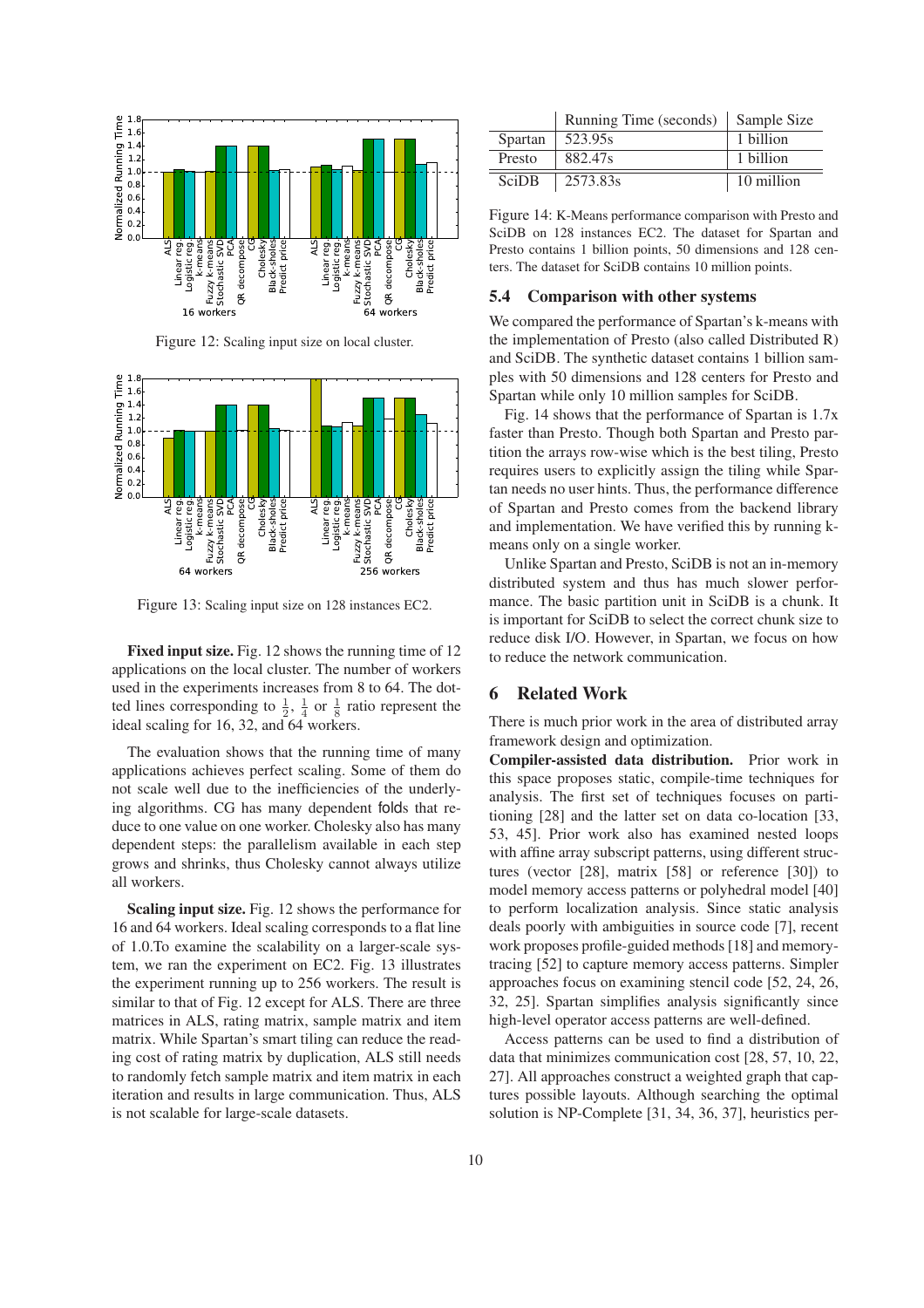form well in practice [37, 53]. Spartan adopts the idea of constructing a weighted graph. However, unlike prior work that requires language-specific compile-tile analysis, Spartan's high-level operators with know tiling costs provide enough information to analysis.

Parallel vector languages. ZPL [38], SISAL [43], NESL [13] and MatLab\*P [17] share a common goal with Spartan. These languages expose distributed arrays and vector primitives and some provide a few core operators for parallel operations. Unlike Spartan, ZPL does not allow arbitrary indexing of distributed arrays and does not allow parallelization of indexable arrays. NESL relies on a *PRAM* model which assumes that a shared, distributed region of memory can be accessed with low latency. Spartan makes no such assumption. SISAL provides an explicit tiled model for arrays [23], however does not consider tiling strategies.

Distributed programming frameworks. Most distributed frameworks target primitives for key-value collections (e.g. MapReduce [21], Dryad [29], Piccolo [55], Spark [67], Ciel [48], Dandelion [59] and Naiad [47]). Some provide graph-centric primitives (e.g. GraphLab [39] and Pregel [41]). While one can encode arrays as key-value collections or graphs, doing so is much less efficient than Spartan's tile-based backend. It is possible to implement Spartan's backend by augmenting an in-memory framework, such as Spark or Piccolo. However, we built our prototype from scratch to allow for better integration with NumPy.

FlumeJava [15] provides programmers with a set of high-level operators. Its operators are transformed into MapReduce's [21] dataflow functions. FlumeJava is targeted at key-value collections instead of arrays. Flume-Java's operators look similar to Spartan's, but their underlying semantics are specific to key-value collections instead of arrays. Moreover, FlumeJava does not explicitly optimize for data locality because it is not designed for in-memory computation.

Relational queries are a natural layer on top of keyvalue centric distributed execution frameworks, as seen in systems like DryadLINQ [66], Shark [65], Dandelion [59] and Dremel [44]. Several efforts attempt to build an array interfaces on these. MadLINQ [56] adds support for distributed arrays and array-style computation to the dataflow model of DryadLINQ [66]. Sci-Hadoop [14] is a plug-in for Hadoop to process arrayformatted data. Google's R extensions [61], Presto [64] and SparkR [3] extend the R language to support distributed arrays. Julia [2] is a newly developed dynamic language designed for high performance and scientific computing. Julia provides primitives for users to parallel loops and distribute arrays. These extensions and languages rely on users to specify a tiling for each array, which burdens users with making non-trivial optimization that require deep familiarity which each operation and its data.

Distributed array libraries. Optimized, distributed linear algebra libraries, like LAPACK [6], ScaLA-PACK [16], Elemental [54] Global Arrays Toolkit [49] and Petsc [8, 9] expose APIs specifically designed for large matrix operations. They focus on providing highly optimized implementations of specific operations. However, their speed depends on correct partitioning of arrays and their programming model is difficult to extend.

Global Address Spaces. Systems such as Unified Parallel C [19] and co-array Fortran [50] provide a global distributed address space for sharing arrays. They can be used to implement the backend for distributed array libraries. They do not directly provide a fully functional distributed array language.

Specialized application frameworks. There are a number of frameworks specifically targeted for distributed machine learning (e.g. MLBase [60], Apache Mahout [5], and Theano [12], for GPUs). Unlike these, Spartan targets a much wider audience and thus must address the complete set of challenges, including support for a number built-ins, minimizing the number of temporary copies and optimizing for locality.

Array Databases and Query Languages SciDB [62] and RasDaMan [11] are distributed databases with ndimensional data storage and an array query language inspired by SQL. These represent the database community's answer to big numerical computation. The query language is flexible, but as the designers of SciDB have seen, application programmers often prefer expressing problems in more comprehensive array languages. SciDB-R is an attempt to win over R programmers by letting R scripts access data in SciDB and use SciDB to execute some R commands. SciDB's partition strategy is optimized for disk utilization. In contrast, Spartan focuses on in-memory data.

## 7 Conclusion

Spartan is a distributed array framework that provides a smart tiling algorithm to effectively partition distributed arrays. A set of carefully chosen high-level operators export well-defined communication cost and simplify the tiling process. User array code is captured by the frontend and turned into an expression graph whose nodes correspond to these high-level operators. With the expression graph, our smart tiling can estimate the communication cost across expressions and find good tilings for all the expressions.

Acknowledgments: We thank the anonymous reviewers and our shepherd David Shue. This work is supported in part by NSF (CSR-1065169) and a Google research award.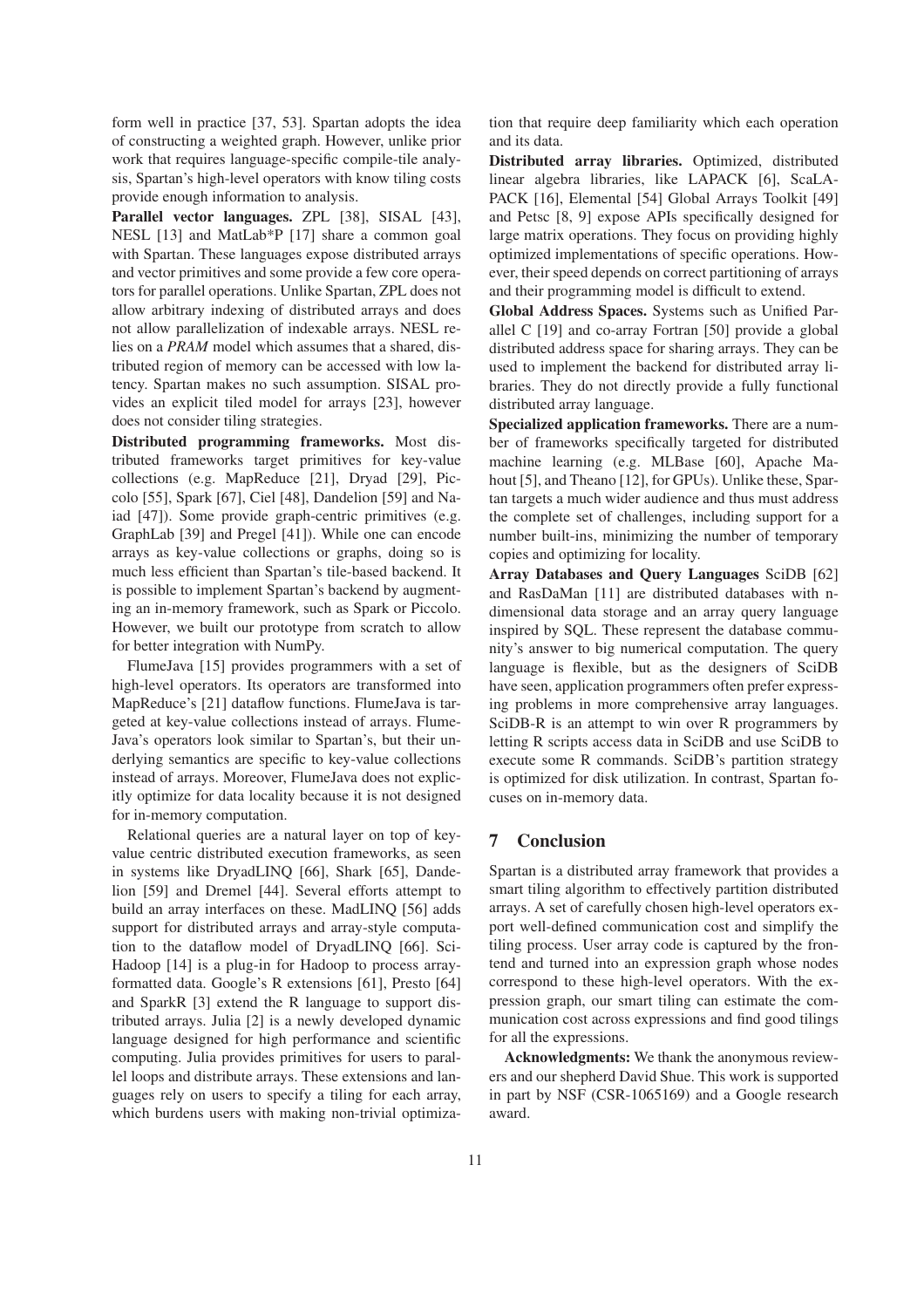# References

- [1] Apache hadoop. http://hadoop.apache.org.
- [2] Julia language. http://julialang.org.
- [3] Sparkr: R frontend for spark. http:// amplab-extras.github.io/SparkR-pkg.
- [4] Dataflow program graphs. *IEEE Computer 15* (1982).
- [5] Mahout: Scalable machine learning and data mining, 2012. http://mahout.apache.org.
- [6] ANDERSON, E., BAI, Z., DONGARRA, J., GREEN-BAUM, A., MCKENNEY, A., DU CROZ, J., HAMMER-LING, S., DEMMEL, J., BISCHOF, C., AND SORENSEN, D. LAPACK: A portable linear algebra library for highperformance computers. In *Proceedings of the 1990 ACM/IEEE conference on Supercomputing* (1990), IEEE Computer Society Press, pp. 2–11.
- [7] ANDERSON, P. Software engineering technology the use and limitations of static-analysis tools to improve software quality, 2008.
- [8] BALAY, S., ABHYANKAR, S., ADAMS, M. F., BROWN, J., BRUNE, P., BUSCHELMAN, K., EIJKHOUT, V., GROPP, W. D., KAUSHIK, D., KNEPLEY, M. G., MCINNES, L. C., RUPP, K., SMITH, B. F., AND ZHANG, H. PETSc users manual. Tech. Rep. ANL-95/11 - Revision 3.5, Argonne National Laboratory, 2014.
- [9] BALAY, S., GROPP, W. D., MCINNES, L. C., AND SMITH, B. F. Efficient management of parallelism in object oriented numerical software libraries. In *Modern Software Tools in Scientific Computing* (1997), E. Arge, A. M. Bruaset, and H. P. Langtangen, Eds., Birkhäuser Press, pp. 163–202.
- [10] BAU, D., KODUKULA, I., KOTLYAR, V., PINGALI, K., AND STODGHILL, P. Solving alignment using elementary linear algebra. In *Languages and Compilers for Parallel Computing*. Springer, 1995, pp. 46–60.
- [11] BAUMANN, P., DEHMEL, A., FURTADO, P., RITSCH, R., AND WIDMANN, N. The multidimensional database system RasDaMan. In *ACM SIGMOD Record* (1998), vol. 27, ACM, pp. 575–577.
- [12] BERGSTRA, J., BREULEUX, O., BASTIEN, F., LAM-BLIN, P., PASCANU, R., DESJARDINS, G., TURIAN, J., WARDE-FARLEY, D., AND BENGIO, Y. Theano: a CPU and GPU math expression compiler. In *Proceedings of the Python for Scientific Computing Conference (SciPy)* (2010).
- [13] BLELLOCH, G. E. NESL: A nested data-parallel language.(version 3.1). Tech. rep., DTIC Document, 1995.
- [14] BUCK, J. B., WATKINS, N., LEFEVRE, J., IOANNIDOU, K., MALTZAHN, C., POLYZOTIS, N., AND BRANDT, S. Scihadoop: array-based query processing in hadoop. In *Proceedings of 2011 International Conference for High Performance Computing, Networking, Storage and Analysis* (2011).
- [15] CHAMBERS, C., RANIWALA, A., PERRY, F., ADAMS, S., HENRY, R. R., BRADSHAW, R., AND WEIZEN-BAUM, N. Flumejava: Easy, efficient data-parallel pipelines. In *PLDI - ACM SIGPLAN 2010* (2010).
- [16] CHOI, J., DONGARRA, J. J., POZO, R., AND WALKER, D. W. Scalapack: A scalable linear algebra library for distributed memory concurrent computers. In *Frontiers of Massively Parallel Computation, 1992., Fourth Symposium on the* (1992), IEEE, pp. 120–127.
- [17] CHOY, R., EDELMAN, A., AND OF, C. M. Parallel matlab: Doing it right. *Proceedings of the IEEE 93* (2005), 331–341.
- [18] CHU, M., RAVINDRAN, R., AND MAHLKE, S. Data access partitioning for fine-grain parallelism on multicore architectures. In *Microarchitecture, 2007. MICRO 2007. 40th Annual IEEE/ACM International Symposium on* (2007), IEEE, pp. 369–380.
- [19] CONSORTIUM, U. UPC language specifications, v1.2. Tech. rep., Lawrence Berkeley National Lab, 2005.
- [20] DAILY, J., AND LEWIS, R. R. Using the global arrays toolkit to reimplement numpy for distributed computation. In *Proceedings of the 10th Python in Science Conference* (2011).
- [21] DEAN, J., AND GHEMAWAT, S. Mapreduce: Simplified data processing on large clusters. In *Symposium on Operating System Design and Implementation (OSDI)* (2004).
- [22] D'HOLLANDER, E. Partitioning and labeling of index sets in do loops with constant dependence vectors. In *1989 International Conference on Parallel Processing, University Park, PA* (1989).
- [23] GAUDIOT, J.-L., BOHM, W., NAJJAR, W., DEBONI, T., FEO, J., AND MILLER, P. The sisal model of functional programming and its implementation. In *Parallel Algorithms/Architecture Synthesis, 1997. Proceedings. Second Aizu International Symposium* (1997), IEEE, pp. 112– 123.
- [24] HE, J., SNAVELY, A. E., VAN DER WIJNGAART, R. F., AND FRUMKIN, M. A. Automatic recognition of performance idioms in scientific applications. In *Parallel & Distributed Processing Symposium (IPDPS), 2011 IEEE International* (2011), IEEE, pp. 118–127.
- [25] HENRETTY, T., STOCK, K., POUCHET, L.-N., FRANCHETTI, F., RAMANUJAM, J., AND SADAYAP-PAN, P. Data layout transformation for stencil computations on short-vector simd architectures. In *Compiler Construction* (2011), Springer, pp. 225–245.
- [26] HERNANDEZ, C. K. O. Open64-based regular stencil shape recognition in hercules.
- [27] HUANG, C.-H., AND SADAYAPPAN, P. Communicationfree hyperplane partitioning of nested loops. *Journal of Parallel and Distributed Computing 19*, 2 (1993), 90– 102.
- [28] HUDAK, D. E., AND ABRAHAM, S. G. Compiler techniques for data partitioning of sequentially iterated parallel loops. In *ACM SIGARCH Computer Architecture News* (1990), vol. 18, ACM, pp. 187–200.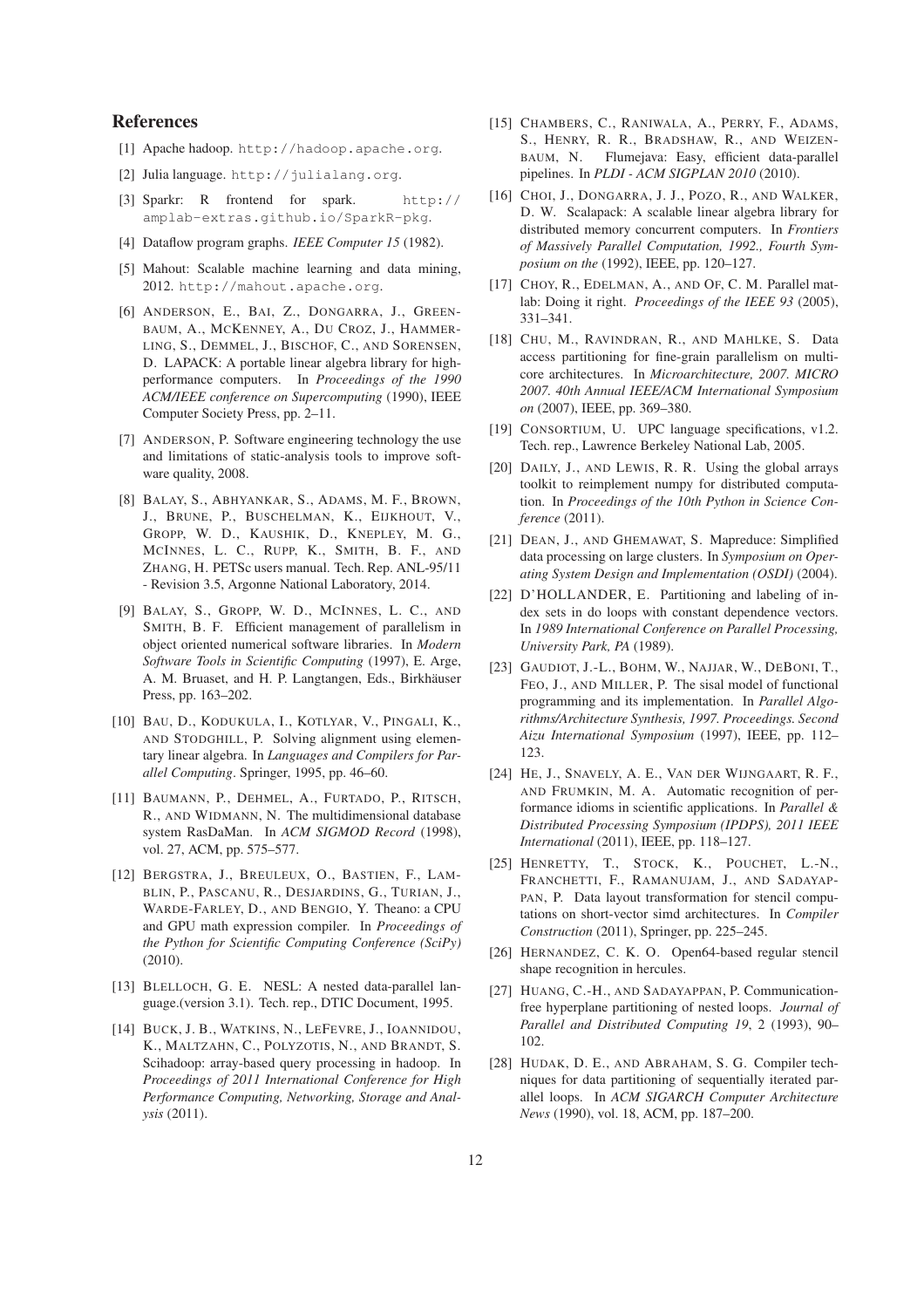- [29] ISARD, M., BUDIU, M., YU, Y., BIRRELL, A., AND FETTERLY, D. Dryad: Distributed data-parallel programs from sequential building blocks. In *European Conference on Computer Systems (EuroSys)* (2007).
- [30] JU, Y.-J., AND DIETZ, H. Reduction of cache coherence overhead by compiler data layout and loop transformation. In *Languages and Compilers for Parallel Computing*. Springer, 1992, pp. 344–358.
- [31] KENNEDY, K., AND KREMER, U. Automatic data layout for distributed-memory machines. *ACM Transactions on Programming Languages and Systems (TOPLAS) 20*, 4 (1998), 869–916.
- [32] KESSLER, C. W. Pattern-driven automatic parallelization. *Scientific Programming 5*, 3 (1996), 251–274.
- [33] KNOBE, K., LUKAS, J. D., AND STEELE JR, G. L. Data optimization: Allocation of arrays to reduce communication on simd machines. *Journal of Parallel and Distributed Computing 8*, 2 (1990), 102–118.
- [34] KREMER, U. Np-completeness of dynamic remapping. In *Proceedings of the Fourth Workshop on Compilers for Parallel Computers, Delft, The Netherlands* (1993).
- [35] LAWSON, C. L., HANSON, R. J., KINCAID, D. R., AND KROGH, F. T. Basic linear algebra subprograms for fortran usage. *ACM Transactions on Mathematical Software (TOMS) 5*, 3 (1979), 308–323.
- [36] LI, J., AND CHEN, M. Index domain alignment: Minimizing cost of cross-referencing between distributed arrays. In *Frontiers of Massively Parallel Computation, 1990. Proceedings., 3rd Symposium on the* (1990), IEEE, pp. 424–433.
- [37] LI, J., AND CHEN, M. The data alignment phase in compiling programs for distributed-memory machines. *Journal of parallel and distributed computing 13*, 2 (1991), 213–221.
- [38] LIN, C., AND SNYDER, L. ZPL: An array sublanguage. In *Languages and Compilers for Parallel Computing*. Springer, 1994, pp. 96–114.
- [39] LOW, Y., GONZALEZ, J., KYROLA, A., BICKSON, D., GUESTRIN, C., AND HELLERSTEIN, J. Graphlab: A new parallel framework for machine learning. In *Conference on Uncertainty in Artificial Intelligence (UAI)* (2012).
- [40] LU, Q., ALIAS, C., BONDHUGULA, U., HENRETTY, T., KRISHNAMOORTHY, S., RAMANUJAM, J., ROUNTEV, A., SADAYAPPAN, P., CHEN, Y., LIN, H., ET AL. Data layout transformation for enhancing data locality on nuca chip multiprocessors. In *Parallel Architectures and Compilation Techniques, 2009. PACT'09. 18th International Conference on* (2009), IEEE, pp. 348–357.
- [41] MALEWICZ, G., AUSTERN, M. H., BIK, A. J., DEHN-ERT, J. C., HORN, I., LEISER, N., AND CZAJKOWSKI, G. Pregel: a system for large-scale graph processing. In *SIGMOD '10: Proceedings of the 2010 international conference on Management of data* (New York, NY, USA, 2010), ACM, pp. 135–146.
- [42] MATHWORKS. MATLAB software.
- [43] MCGRAW, J., SKEDZIELEWSKI, S., ALLAN, S., OLD-EHOEFT, R., GLAUERT, J., KIRKHAM, C., NOYCE, B., AND THOMAS, R. *SISAL: streams and iteration in a single assignment language. Language Reference Manual*. 1985.
- [44] MELNIK, S., GUBAREV, A., LONG, J. J., ROMER, G., SHIVAKUMAR, S., TOLTON, M., AND VASSILAKIS, T. Dremel: Interactive analysis of web-scale datasets. In *VLDB* (2010).
- [45] MILOSAVLJEVIC, I. Z., AND JABRI, M. A. Automatic array alignment in parallel matlab scripts. In *Parallel Processing, 1999. 13th International and 10th Symposium on Parallel and Distributed Processing, 1999. 1999 IPP-S/SPDP. Proceedings* (1999), IEEE, pp. 285–289.
- [46] MÜLLER, S. C., ALONSO, G., AMARA, A., AND CSIL-LAGHY, A. Pydron: Semi-automatic parallelization for multi-core and the cloud. In *11th USENIX Symposium on Operating Systems Design and Implementation (OSDI 14)* (Broomfield, CO, Oct. 2014), USENIX Association, pp. 645–659.
- [47] MURRAY, D. G., MCSHERRY, F., ISAACS, R., IS-ARD, M., BARHAM, P., AND ABADI, M. Naiad: a timely dataflow system. In *Proceedings of the Twenty-Fourth ACM Symposium on Operating Systems Principles* (2013), ACM, pp. 439–455.
- [48] MURRAY, D. G., SCHWARZKOPF, M., SMOWTON, C., SMITH, S., MADHAVAPEDDY, A., AND HAND, S. Ciel: a universal execution engine for distributed data-flow computing. NSDI.
- [49] NIEPLOCHA, J., HARRISON, R. J., AND LITTLEFIELD, R. J. Global arrays: A nonuniform memory access programming model for high-performance computers. *The Journal of Supercomputing 10*, 2 (1996), 169–189.
- [50] NUMRICH, R. W., AND REID, J. Co-array fortran for parallel programming. *SIGPLAN Fortran Forum 17* (1998).
- [51] OLIPHANT, T., ET AL. NumPy, a Python library for numerical computations.
- [52] PARK, E., KARTSAKLIS, C., JANJUSIC, T., AND CAVA-ZOS, J. Trace-driven memory access pattern recognition in computational kernels. In *Proceedings of the Second Workshop on Optimizing Stencil Computations* (2014), ACM, pp. 25–32.
- [53] PHILIPPSEN, M. *Automatic alignment of array data and processes to reduce communication time on DMPPs*, vol. 30. ACM, 1995.
- [54] POULSON, J., MARKER, B., VAN DE GEIJN, R. A., HAMMOND, J. R., AND ROMERO, N. A. Elemental: A new framework for distributed memory dense matrix computations. *ACM Trans. Math. Softw. 39*, 2 (feb 2013), 13:1–13:24.
- [55] POWER, R., AND LI, J. Piccolo: Building fast, distributed programs with partitioned tables. In *Symposium on Operating System Design and Implementation (OSDI)* (2010), pp. 293–306.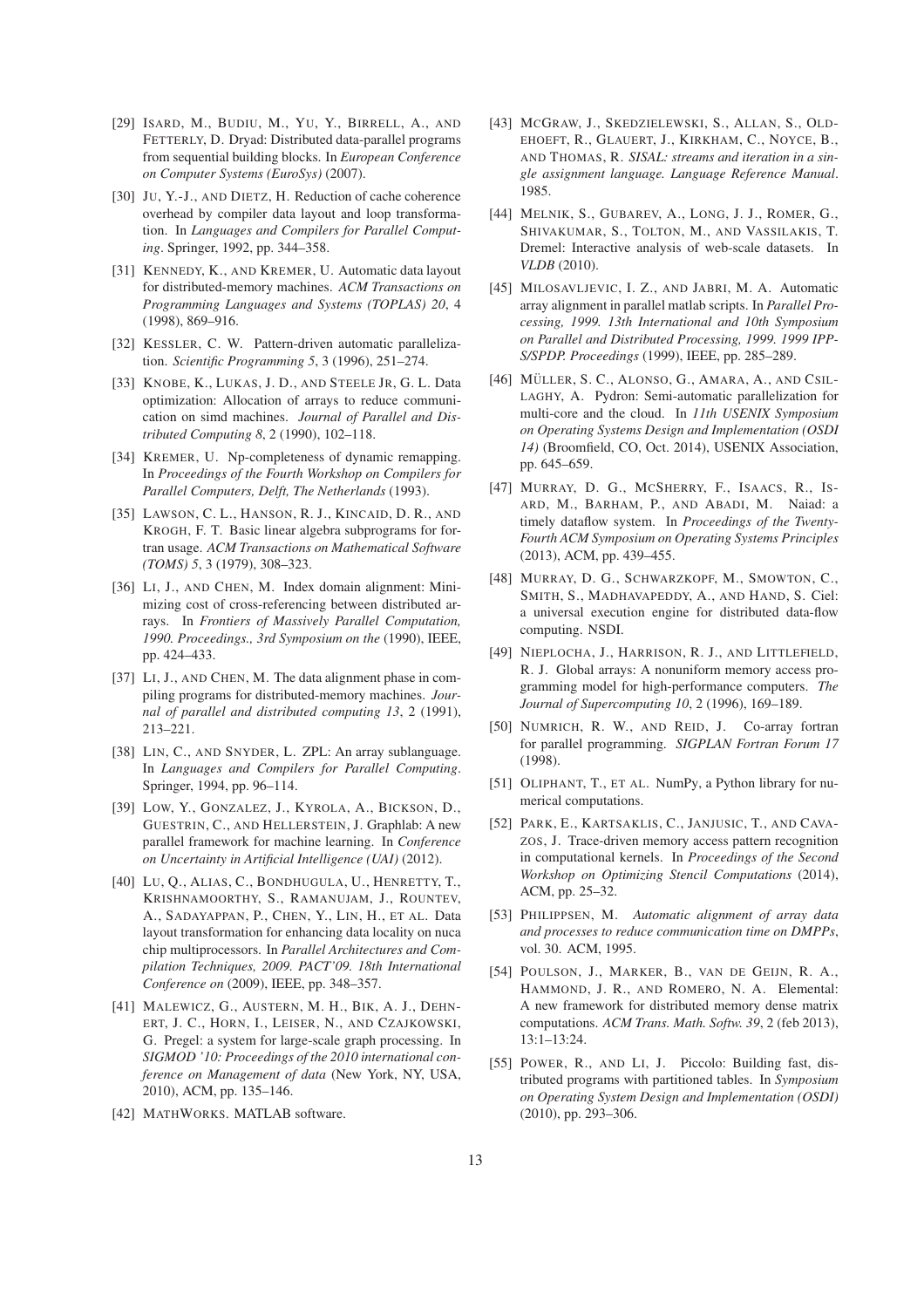- [56] QIAN, Z., CHEN, X., KANG, N., CHEN, M., YU, Y., MOSCIBRODA, T., AND ZHANG, Z. MadLINQ: largescale distributed matrix computation for the cloud. In *Proceedings of the 7th ACM european conference on Computer Systems* (2012), EuroSys '12.
- [57] RAMANUJAM, J., AND SADAYAPPAN, P. A methodology for parallelizing programs for multicomputers and complex memory multiprocessors. In *Proceedings of the 1989 ACM/IEEE conference on Supercomputing* (1989), ACM, pp. 637–646.
- [58] RAMANUJAM, J., AND SADAYAPPAN, P. Compile-time techniques for data distribution in distributed memory machines. *Parallel and Distributed Systems, IEEE Transactions on 2*, 4 (1991), 472–482.
- [59] ROSSBACH, C. J., YU, Y., CURREY, J., MARTIN, J.-P., AND FETTERLY, D. Dandelion: a compiler and runtime for heterogeneous systems. In *Proceedings of the Twenty-Fourth ACM Symposium on Operating Systems Principles* (2013), ACM, pp. 49–68.
- [60] SPARKS, E. R., TALWALKAR, A., SMITH, V., KOTTA-LAMA, J., PAN, X., GONZALEZA, J., FRANKLIN, M., JORDANA, M., AND KRASKAB, T. MLI: An API for distributed machine learning. In *arXiv:1310.5426* (2013).
- [61] STOKELY, M., ROHANI, F., AND TASSONE, E. Largescale parallel statistical forecasting computations in r. In *JSM Proceedings, Section on Physical and Engineering Sciences* (Alexandria, VA, 2011).
- [62] STONEBRAKER, M., BROWN, P., BECLA, J., AND ZHANG, D. Scidb: A new dbms for science and other applications with complex analytics.
- [63] TEAM, R. D. R: A language and environment for statistical computing.
- [64] VENKATARAMAN, S., BODZSAR, E., ROY, I., AUY-OUNG, A., AND SCHREIBER, R. S. Presto: distributed machine learning and graph processing with sparse matrices. In *Proceedings of the 8th ACM European Conference on Computer Systems (Eurosys)* (2013).
- [65] XIN, R. S., ROSEN, J., ZAHARIA, M., FRANKLIN, M. J., SHENKER, S., AND STOICA, I. Shark: Sql and rich analytics at scale. In *SIGMOD* (2013).
- [66] YU, Y., ISARD, M., FETTERLY, D., BUDIU, M., ER-LINGSSON, U., GUNDA, P. K., AND CURREY, J. DryadLINQ: A system for general-purpose distributed data-parallel computing using a high-level language. In *Symposium on Operating System Design and Implementation (OSDI)* (2008).
- [67] ZAHARIA, M., CHOWDHURY, M., FRANKLIN, M. J., SHENKER, S., AND STOICA, I. Spark: cluster computing with working sets. In *Proceedings of the 2nd USENIX conference on Hot topics in cloud computing* (2010), pp. 10–10.

# A NP-Completeness Proof

# A.1 Problem Definition

To simplify the proof, we consider only newarray, map and swapaxis operators. The general case is discussed in section A.4. This problem contains several operators in a program and each one can be the input of others. The first step is to build an expression graph for this problem as shown in section 3.3. Next is to convert the expression graph to the tiling graph. We define a *tiling graph* as following:

- 1. A node group represents an operator and contains several partition nodes.
- 2. If an operator  $A$  is an input of an operator  $B$  in the expression graph, there are some edges between node group A and group  $B$  in the tiling graph. How node group  $A$  connects to node group  $B$  depends on the type of operator B.
- 3. The cost of an edge  $A.tiling_I \rightarrow B.tiling_K$  is the network transmission cost to do operator  $B$  when  $A$  is tiled as  $tiling_I$  and B is tiled as  $tiling_K$ .

Figure 15 shows three operators that will be used in the proof. There are two kinds of tilings, row and column, for each operator. There is no input for a  $newarray$ . As for  $map$ , there is at least one input array. The tiling nodes of an input node group are fully connected to the tiling nodes of map. If two tiling nodes represent the same tilings, there is no cost for the edge between them. Otherwise, the cost is the size of the array, N. The last operator is swapaxis. There is one input array for swapaxis and each tiling node of the input array connects to the tiling node of *swapaxis* representing the swapped tiling. The cost for both edges are zero.

The problem is to choose a unique tiling node for each node group without conflict and achieve the minimum overall cost (summation of cost of all edges adjacent to two chosen tiling nodes). Conflict means that if there are edges between node group  $A$  and node group  $B$ , the chosen nodes must bear the same relationship. For example, if the chosen tiling node for the input of *swapaxis* means row tiling, the chosen tiling node for *swapaxis* can only be column tiling to avoid conflict.

Instead of directly proving the problem, we prove the corresponding verify problem which is to find out if there is a choice with the cost less than or equal to  $K$  where  $K$  is an integer. We denote the verify problem as  $TLING(K)$ .

### A.2 NP Proof

To show that  $TILING$  is in NP, we need to prove that a given choice can be verified in polynomial time. Suppose  $N$  is the number of node groups. Given a solution, we can verify the solution by adding up the cost for all edges connected to each chosen tiling node. There are at most  $N - 1$  edges connected to a tiling node and  $N$  chosen tiling nodes, we can get the total cost in  $O(n^2)$ . Therefore,  $TLING(K)$  is in NP.

## A.3 NP-Completeness Proof

To show  $TLING(K)$  is NP-Complete, we prove that  $NAE-3SAT(N)$  can be reduced to  $TILING(K)$ .  $NAE-$ 3SAT is similar to 3SAT except that each clause must have at least one true and one false. Therefore, it rules out TTT and  $FFF$  while  $3SAT$  only excludes  $FFF$ .